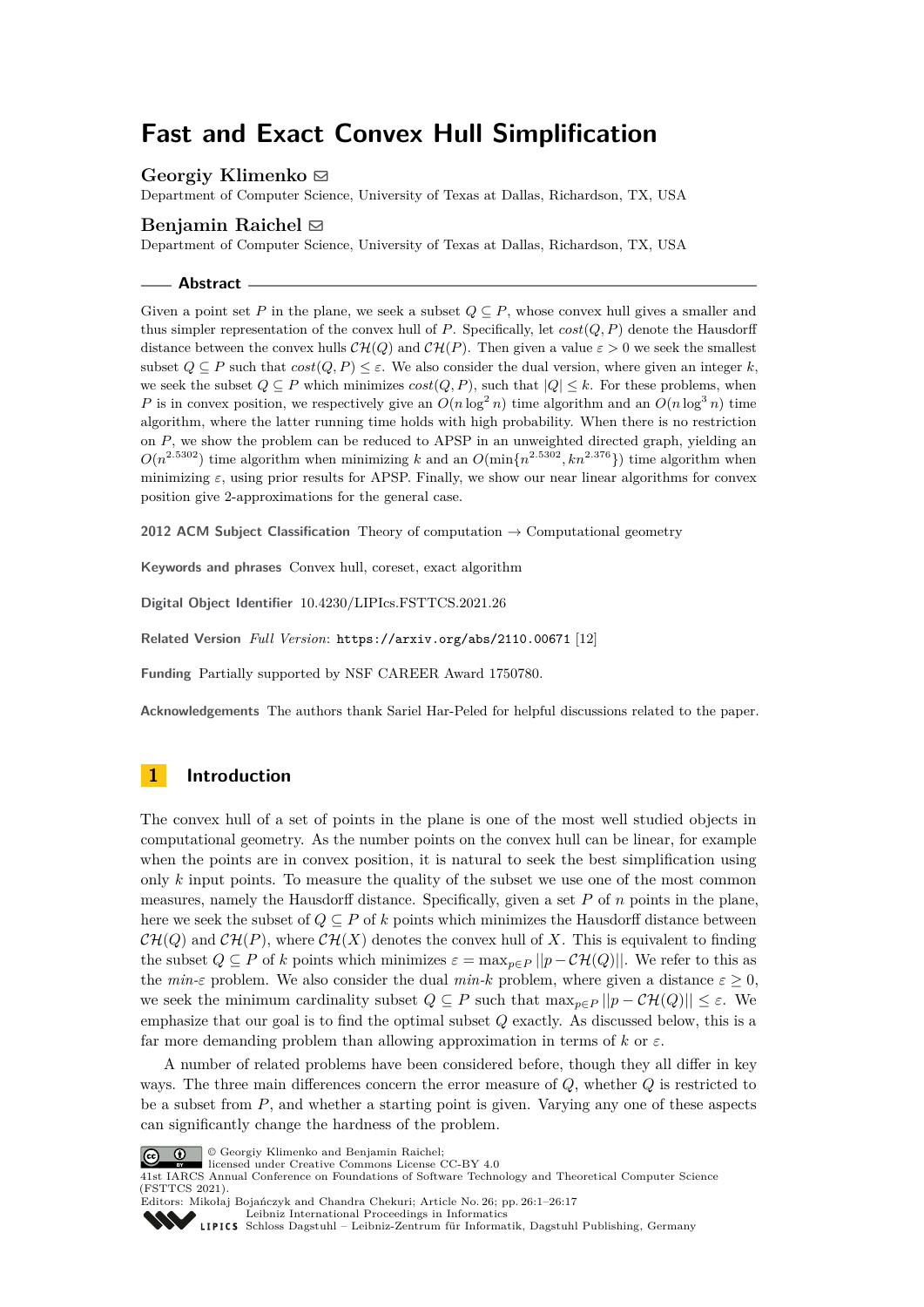#### **26:2 Fast and Exact Convex Hull Simplification**

**Coresets.** In this paper, we require our chosen points to be a subset of *P*, which from a representation perspective is desirable as the chosen representatives are actual input data points. Such subset problems have thus been extensively studied, and are referred to as coresets (see [\[9\]](#page-15-1)). Given a point set  $P$ , a coreset is subset of  $P$  which approximately preserves some geometric property of the input. Thus here we seek a coreset for the Hausdorff distance.

Among coreset problems, *ε*-kernels for directional width are one of the most well studied. Define the directional width for a direction *u* as  $w(u, P) = \max_{p \in P} \langle u, p \rangle - \min_{p \in P} \langle u, p \rangle$ . Then  $Q \subseteq P$  is an  $\varepsilon$ -kernel if for all  $u$ ,  $(1 - \varepsilon)w(u, P) \leq w(u, Q)$ . It is known that for any point set  $P \subset \mathbb{R}^d$  there is an *ε*-kernel of size  $O(1/\varepsilon^{(d-1)/2})$  [\[1\]](#page-15-2). For worst case point sets  $\Omega(1/\varepsilon^{(d-1)/2})$  size is necessary, however, for certain inputs, significantly smaller coresets may be possible. (As an extreme example, if the points lie on a line, then the  $k = 2$  extreme points achieves  $\varepsilon = 0$  error.) Thus [\[5\]](#page-15-3) considered computing coresets whose size is measured relative to the optimum for a given input point set. Specifically, if there exists an  $\varepsilon$ -coreset for Hausdorff distance with *k* points, then in polynomial time they give an *ε*-coreset with  $O(dk \log k)$  size, or alternatively an  $(8\varepsilon^{1/3} + \varepsilon)$ -coreset with  $O(k/\varepsilon^{2/3})$  size. Note that the standard strategy to compute  $\varepsilon$ -kernels applies a linear transformation to make the point set fat, and then roughly speaking approximates the Hausdorff problem. Thus *ε*-coresets for Hausdorff distance yield  $O(\varepsilon)$ -kernels (where the constant relates to the John ellipsoid theorem). However, *ε*-kernels do not directly give such coresets for Hausdorff distance, as it depends on the fatness of the point set, i.e. Hausdorff is arguably the harder problem.

Most prior work on coresets gave approximate solutions. However, our focus is on exact solutions. Along these lines, a very recent PODS paper [\[18\]](#page-16-0) considered what they called the *minimum*  $\varepsilon$ -corset problem, where the goal is to exactly find the minimum sized  $\varepsilon$ -coreset for a new error measure they introduced. Specifically,  $Q \subseteq P$  is an  $\varepsilon$ -coreset for maxima representation if for all directions  $u$ ,  $(1-\varepsilon)\omega(u, P) \leq \omega(u, Q)$ , where  $\omega(u, X) = \max_{x \in X} \langle u, x \rangle$ . While related to our Hausdorff measure, again like directional width, it differs in subtle ways. For example, observe their measure is not translation invariant. Moreover, they assume the input is  $\alpha$ -fat for some constant  $\alpha$ , while we do not. For their measure they give a cubic time algorithm in the plane, whereas our focus is on significantly subcubic time algorithms.

In the current paper, we select *Q* so as to minimize the maximum distance of a point in *P* to  $\mathcal{CH}(Q)$ . [\[13\]](#page-15-4) instead considered the problem of selecting *Q* so as to minimize the sum of the distances of points in P to  $CH(Q)$ . They provided near cubic (or higher) running time algorithms for certain generalized versions of this summed coreset variant.

**Other related problems.** If one relaxes the problem to no longer require *Q* to be a subset of *P*, then related problems have been studied before. Given two convex polygons *X* and *Y* , where *X* lies inside *Y* , [\[3\]](#page-15-5) provided a near linear time algorithm for the problem of finding the convex polygon *Z* with the fewest number of vertices such that  $X \subseteq Z \subseteq Y$ . The problem of finding the best approximation under Hausdorff distance has also been considered before. Specifically, if Q can be any subset from  $\mathcal{CH}(P)$  (i.e. it is not a coreset), then [\[14\]](#page-15-6) gave a near linear time algorithm for approximating the convex hull under Hausdorff distance, but under the key assumption that they are given a starting vertex which must be in *Q*. We emphasize that assuming a starting point is given makes a significant difference, and intuitively relates to the difference in hardness between single source shortest paths and all pairs shortest paths.

A number of papers have considered simplifying polygonal chains. Computing the best global Hausdorff simplification is NP-hard [\[17,](#page-16-1) [15\]](#page-15-7). Most prior work instead considered local simplification, where points from the original chain are assigned to the edge of the simplification whose end points they lie between. In general such algorithms take at least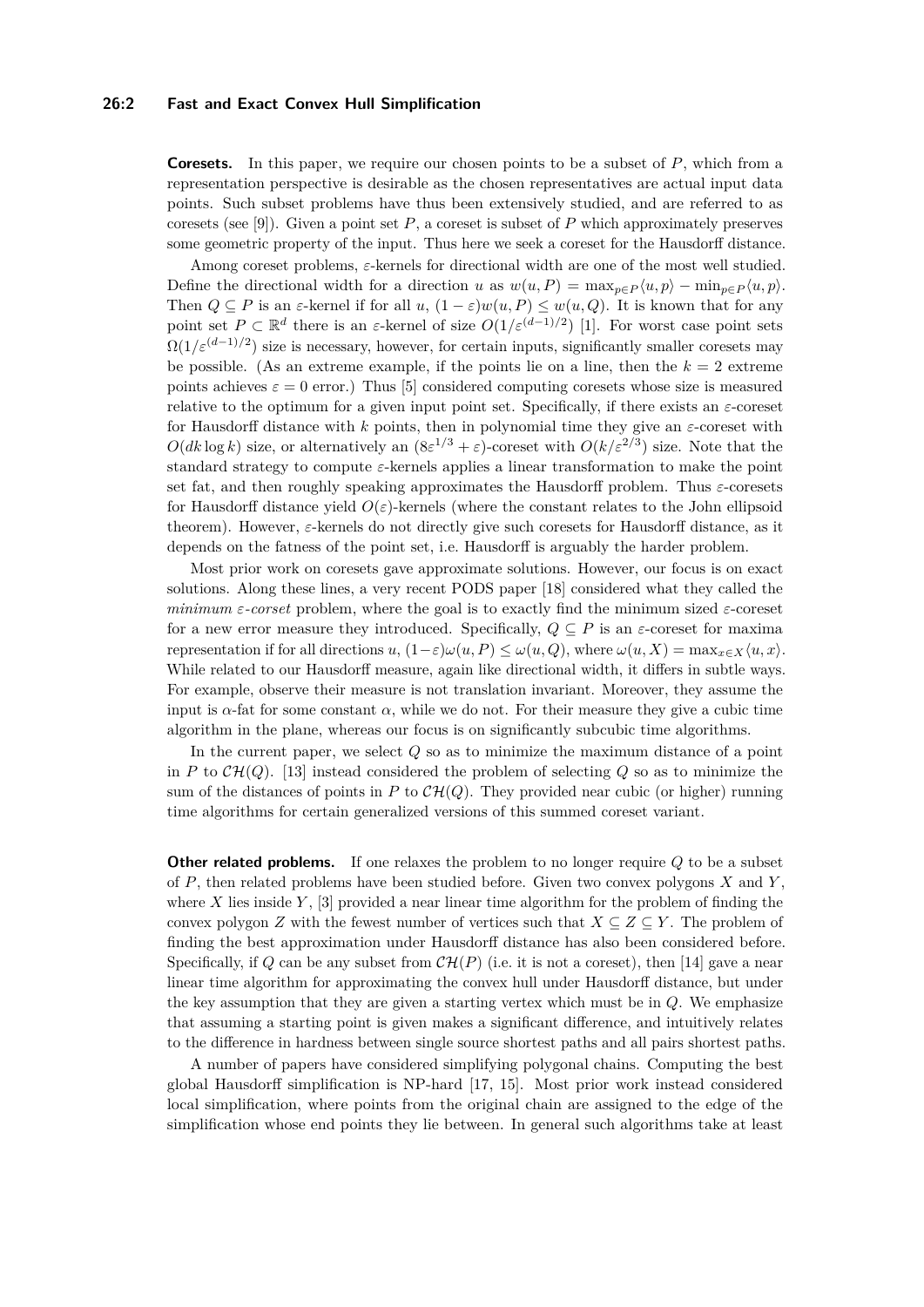quadratic time, with subquadratic algorithms known for certain special or approximate cases. For example, [\[2\]](#page-15-8) gave an  $O(n^{4/3+\delta})$  time algorithm, for any  $\delta > 0$ , under the  $L_1$  metric. Our problem relates to these works in that we must approximate the chain representing the convex hull. On the one hand, convexity gives us additional structure. However, unlike polygonal chain simplification, we do not have a well defined starting point (i.e. the convex hull is a closed chain), which as remarked above makes a significant difference in hardness.

Our problem also relates to polygon approximation, for which prior work often instead considered approximation in relation to area. For example, given a convex polygon *P*, [\[16\]](#page-15-9) gave a near linear time algorithm for finding the three vertices of *P* whose triangle has the maximum area. To illustrate one the many ways that area approximations differ, observe that the area of the triangle of the three given points of *P* can be determined in constant time, whereas the computing the furthest point from *P* to the triangle takes linear time.

**Our results.** We give fast and exact algorithms for both the min-*k* and min- $\varepsilon$  problems for summarizing the convex hull in the plane. While a number of related problems have been considered before as discussed above, to the best of our knowledge we are the first to consider exact algorithms for this specific version of the problem.

Our main results show that when the input set  $P$  is in convex position then the min- $k$ problem can be solved exactly in  $O(n \log^2 n)$  deterministic time, and the min- $\varepsilon$  problem can be solved exactly in  $O(n \log^3 n)$  time with high probability. Note that this version of the problem is equivalent to allowing the points in *P* to be in arbitrary position, but requiring that the chosen subset *Q* consist of vertices of the convex hull. (Which follows as the furthest point to  $\mathcal{CH}(Q)$  is always a vertex of  $\mathcal{CH}(P)$ .) Thus this restriction is quite natural, as we are then using vertices of the convex hull to approximate the convex hull, i.e. furthering the coreset motivation.

For the general case when *P* is arbitrary and *Q* is any subset of *P*, we show that in near quadratic time these problems can be reduced to computing all pairs shortest paths in an unweighted directed graph. This yields an  $O(n^{2.5302})$  time algorithm for the min-*k* problem and an  $O(\min\{n^{2.5302}, kn^{2.376}\})$  time algorithm for the min-*ε* problem, by utilizing previous results for APSP in unweighted directed graphs. Moreover, while exact algorithms are our focus, we show that our near linear time algorithms for points in convex position immediately yield 2-approximations for the general case with the same near linear running times. Also, appropriately using single source shortest paths rather than APSP in our graph based algorithms, gives  $O(n^2 \log n)$  time solutions which use at most one additional point.

# **2 Preliminaries**

Given a point set *X* in  $\mathbb{R}^2$ , let  $\mathcal{CH}(X)$  denote its convex hull. For two points  $x, y \in \mathbb{R}^2$ , let  $\overline{xy}$  denote their line segment, that is  $\overline{xy} = \mathcal{CH}(\{x,y\})$ . Throughout, given points *x*, *y* ∈  $\mathbb{R}^2$ , ||*x* − *y*|| denotes their Euclidean distance. Given two compact sets *X*, *Y* ⊂  $\mathbb{R}^2$ ,  $||X - Y|| = \min_{x \in X, y \in Y} ||x - y||$  denotes their distance. For a single point *x* we write  $||x - Y|| = ||{x} - Y||.$ 

For any two finite point set  $Q, P \subset \mathbb{R}^2$  we define

$$
cost(Q,P) = \max_{p \in P} ||p - \mathcal{CH}(Q)||
$$

Note that for  $Q \subseteq P$ , we have that  $\mathcal{CH}(Q) \subseteq \mathcal{CH}(P)$ , and moreover the furthest point in  $\mathcal{CH}(P)$  from  $\mathcal{CH}(Q)$  is always a point in *P*. Thus the  $cost(Q, P)$  is equivalent to the Hausdorff distance between  $\mathcal{CH}(Q)$  and  $\mathcal{CH}(P)$ .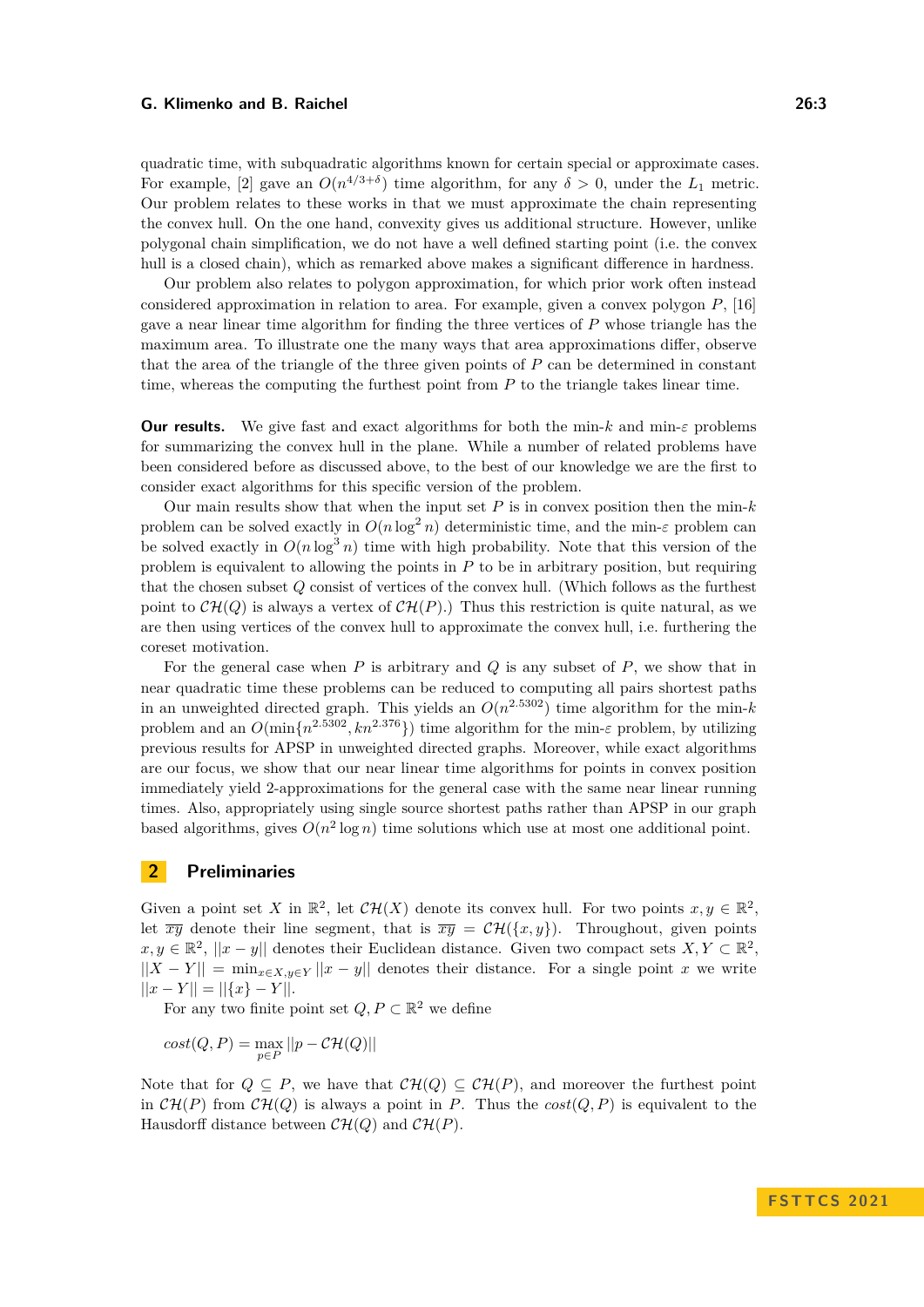<span id="page-3-3"></span>



In this paper we consider the following two related problems, where for simplicity, we assume that *P* is in general position.

<span id="page-3-4"></span>▶ **Problem 1** (min-k). *Given a set*  $P \subset \mathbb{R}^2$  *of n points, and a value*  $\varepsilon > 0$ *, find the smallest integer k such that there exists a subset*  $Q \subseteq P$  *where*  $|Q| \leq k$  *and*  $cost(Q, P) \leq \varepsilon$ *.* 

<span id="page-3-5"></span>▶ **Problem 2** (min- $\varepsilon$ ). *Given a set*  $P \subset \mathbb{R}^2$  *of n points, and an integer k, find the smallest value*  $\varepsilon$  *such that there exists subset*  $Q \subseteq P$  *where*  $|Q| \leq k$  *and*  $cost(Q, P) \leq \varepsilon$ *.* 

For simplicity the above problems are phrased in terms of finding the value of either  $k$  or  $\varepsilon$ , though we remark that our algorithms for these problems also immediately imply the set *Q* realizing the value can be determined in the same time. Thus in the following when we refer to a solution to these problems, we interchangeably mean either the value or the set realizing the value.

In the following section we restrict the point set *P* to lie in convex position, thus for simplicity we define the following convex versions of the above problems.

<span id="page-3-1"></span>▶ **Problem 3** (cx-min-*k*)**.** *Given a set P* ⊂ R <sup>2</sup> *of n points in convex position, and a value*  $\varepsilon > 0$ , find the smallest integer *k* such that there exists a subset  $Q \subseteq P$  where  $|Q| \leq k$  and  $cost(Q, P) \leq \varepsilon$ *.* 

<span id="page-3-2"></span>**► Problem 4** (cx-min- $\varepsilon$ ). *Given a set*  $P \subset \mathbb{R}^2$  *of n points in convex position, and an integer k, find the smallest value*  $\varepsilon$  *such that there exists subset*  $Q \subseteq P$  *where*  $|Q| \leq k$  *and*  $cost(Q, P) \leq \varepsilon$ *.* 

# <span id="page-3-6"></span>**3 Convex Position**

In this section we give near linear time algorithms for the case when *P* is in convex position, that is for [Problem 3](#page-3-1) and [Problem 4.](#page-3-2) First, we need several structural lemmas and definitions.

## **3.1 Structural Properties and Definitions**

<span id="page-3-0"></span>▶ **Lemma 5.** *Let P be a set of n points in convex position. Consider any subset Q* ⊂ *P, and let*  $a, b$  *be consecutive in the clockwise ordering of Q. Then for any point*  $x \in P$  *which falls between a and b in the clockwise ordering of P, we have*  $||x - \mathcal{CH}(Q)|| = ||x - \overline{ab}||$ *.*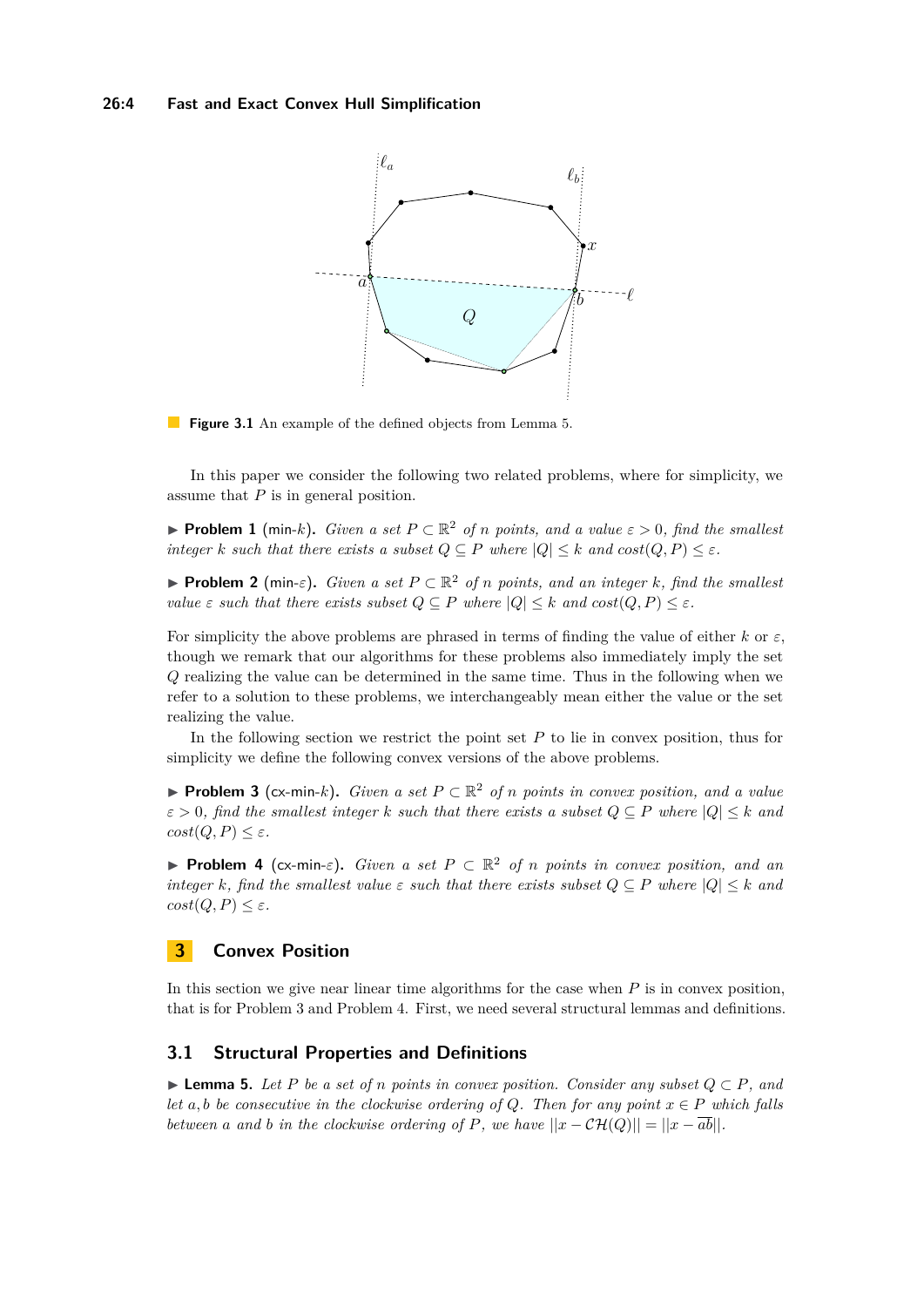**Proof.** Let *x* be any point between *a* and *b* in the clockwise ordering of *P*, and let *l* denote the line through *a* and *b*. Since *a* and *b* are consecutive in the clockwise order of  $Q$ ,  $CH(Q)$ lies entirely in the closed halfspace defined by  $\ell$  and on the opposite side of  $\ell$  as x. So if z denotes the closest point to *x* in  $\mathcal{CH}(Q)$ , then the segment  $\overline{xz}$  must intersect  $\ell$ .

Consider the lines  $l_a$  and  $l_b$  which are perpendicular to  $l$  and go through  $a$  and  $b$ respectively. If *x* lies between  $l_a$  and  $l_b$ , then its projection onto  $\ell$  lies on the segment  $\overline{ab}$ . and hence this is in fact its projection onto  $\mathcal{CH}(Q)$ , and the claim holds. Otherwise, suppose that x and a are in opposite halfplanes defined by the line  $l_b$ , see [Figure 3.1.](#page-3-3) (A similar argument will hold when  $x$  and  $b$  are in opposite halfplanes defined by the line  $l_a$ .) Observe, that the closest point in  $\ell_b \cap \mathcal{CH}(Q)$  to x is the point *b*, since x is in the opposite halfspace defined by  $\ell$  as  $\mathcal{CH}(Q)$ , and  $\ell_b$  is orthogonal to  $\ell$ . Thus if the shortest path to *z* intersects  $\ell_b$ , then it would imply  $z = b$ , and so again the claim holds. So suppose z and x are on the same side of  $\ell_b$ . Since  $\overline{xz}$  intersects  $\ell, z$  must lie on the opposite side of  $\ell$  as *x*. Since  $z \in \mathcal{CH}(Q)$ , this implies there is a point  $y \in Q$  which like *z* is on the same side of  $\ell_b$  as *x* but on the opposite side of  $\ell$  as  $x$  (since there is no point of  $Q$  on the same side of  $\ell$  as  $x$ ). Thus similarly, the segment  $\overline{xy}$  intersects  $\ell$ , and let  $y'$  denote this intersection point. Since  $x$ and *y* are on the same side of  $\ell_b$ , which is opposite the side of *a*, this implies *b* lies on the segment  $\overline{ay'}$ . As y' lies on the segment  $\overline{xy}$ , this in turn implies that b lies in the triangle  $\Delta(ayx)$ . This is a contradiction, since *a*, y, x, b ∈ *P*, and so *b* lying in  $\Delta(azx)$  implies *P* is not in convex position.

Assume that the points in  $P = \{p_1, \ldots, p_n\}$  are indexed in clockwise order. We now wish to prove a lemma about the optimal cost solution when restricted to points between some index pair *i, j*. As we wish our definition to work regardless of whether  $i \leq j$  or  $j \leq i$ , we define the following notation. For a triple of indices  $i, x, j$ , we write  $i \leq x \leq j$  to denote that  $p_x$  falls between  $p_i$  and  $p_j$  in the clockwise ordering. More precisely, if  $i \leq j$  then this means  $i \leq x \leq j$ , and if  $j \leq i$  then this means that  $j \leq x \leq n$  or  $1 \leq x \leq i$ .

<span id="page-4-2"></span>▶ **Definition 6.** *For any integer*  $0 \le k \le n-2$  *we define* 

$$
cost_k(i,j) = \min_{i \leq l_1 \leq \ldots \leq l_k \leq j} \quad \max_{i \leq v \leq j} ||p_v - \mathcal{CH}(p_i, p_{l_1}, \ldots, p_{l_k}, p_j)||.
$$

That is,  $cost_k(i, j)$  is the minimum cost solution when restricted to including  $p_i, p_j$ , and  $k$ other vertices in clockwise order between  $p_i$  and  $p_j$ , and where we only evaluate the cost with respect to points in clockwise order between  $p_i$  and  $p_j$ .

According to the above definition, we have that  $cost_0(i, j) = \max_{i \le v \le j} ||p_v - \mathcal{CH}(p_i, p_j)|| =$  $\max_{i \leq v \leq j} ||p_v - \overline{p_i p_j}||$ . Observe that the following is implied by [Lemma 5.](#page-3-0)

<span id="page-4-1"></span>▶ **Corollary 7.** Let  $Q = \{p_{l_1}, \ldots, p_{l_k}\}$  ⊆ *P be indexed in clockwise order, and let*  $l_{k+1} = l_1$ *. Then,*

$$
cost(Q, P) = \max_{p \in P} ||p - \mathcal{CH}(Q)|| = \max_{1 \leq i \leq k} \max_{l_i \leq j \leq l_{i+1}} ||p_j - \overline{p_{l_i} p_{l_{i+1}}}|| = \max_{1 \leq i \leq k} cost_0(l_i, l_{i+1}).
$$

For more general values of *k*, the following lemma will be used to argue we can use a greedy algorithm.

<span id="page-4-0"></span>▶ **Lemma 8.** *For any indices*  $i' \leq i \leq j \leq j'$ , *it holds that*  $cost_k(i, j) \leq cost_k(i', j')$ .

**Proof.** Let  $p_i, p_{l_1}, \ldots, p_{l_k}, p_{j'}$  be the clockwise chain of vertices that realizes  $cost_k(i', j')$ . That is,  $cost_k(i', j') = max_{i' \leq v \leq j'} ||p_v - \mathcal{CH}(p_{i'}, p_{l_1}, \ldots, p_{l_k}, p_{j'})||$ . Observe that if we add points to this chain then we can only decrease the cost. Specifically, we consider adding the points  $p_i$  and  $p_j$ . So let  $p_{l_x}, \ldots, p_{l_y}$  be the subchain of  $p_{l_1}, \ldots, p_{l_k}$  consisting of all  $i \leq l_i \leq j$ . Then we have,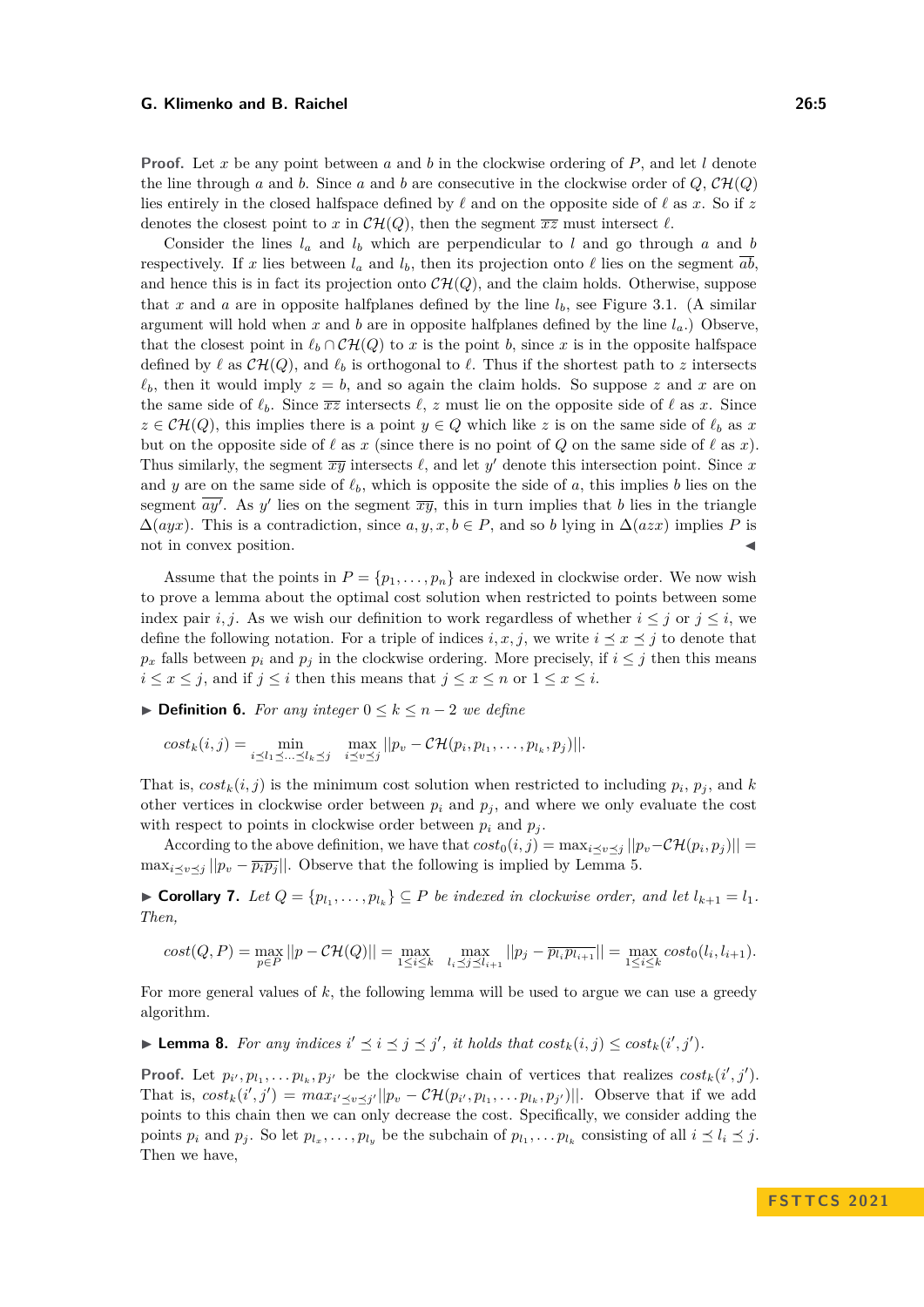$$
cost_k(i',j') = max_{i' \leq v \leq j'} ||p_v - \mathcal{CH}(p_{i'}, p_{l_1}, \dots, p_{l_k}, p_{j'})||
$$
  
\n
$$
\geq max_{i' \leq v \leq j'} ||p_v - \mathcal{CH}(p_{i'}, p_{l_1}, \dots, p_i, p_x, \dots, p_y, p_j, \dots, p_{l_k}, p_{j'})||
$$
  
\n
$$
\geq max_{i \leq v \leq j} ||p_v - \mathcal{CH}(p_{i'}, p_{l_1}, \dots, p_i, p_x, \dots, p_y, p_j, \dots, p_{l_k}, p_{j'})||
$$
  
\n
$$
\geq max_{i \leq v \leq j} ||p_v - \mathcal{CH}(p_{i}, p_x, \dots, p_y, p_j)|| \geq cost_k(i, j).
$$

The second to last inequality holds by [Lemma 5.](#page-3-0) The last inequality holds as the chain  $p_x, \ldots, p_y$  has at most *k* points (since it was a subchain of  $p_{l_1}, \ldots, p_{l_k}$ ) and  $cost_k(i, j)$  is defined by the minimum cost such chain between  $i$  and  $j$ .

We now define the notions of friends and greedy sequences, which we use in the next section to design our greedy algorithm.

 $\triangleright$  **Definition 9.** For an index *i* and value  $\varepsilon > 0$ , define the  $\varepsilon$ -friend of *i*, denoted  $f_{\varepsilon}(i)$ , as the *index j of the vertex furthest from*  $p_i$  *in the clockwise ordering of*  $P$ *, such that*  $cost_0(i, j) \leq \varepsilon$ *.* 

Note that  $f_{\varepsilon}(i)$  is always well defined. In particular,  $cost_0(i, i + 1) = 0$  for any *i*. Moreover, if the ball of radius  $\varepsilon$  centered at  $p_i$  contains P then  $f_{\varepsilon}(i) = i$ , and the point  $p_i$  by itself is an optimal solution to [Problem 3.](#page-3-1) Note that we can easily determine if such a point exists in  $O(n \log n)$  time by computing the farthest Voronoi diagram of  $P$ <sup>[1](#page-5-0)</sup>, and then querying all points in *P*. For simplicity we will assume  $f_{\varepsilon}(i) \neq i$ , which can thus be assured by such a preprocessing step.

<span id="page-5-2"></span>**• Definition 10.** Let  $Q = \{p_{l_1}, p_{l_2}, \ldots, p_{l_k}\}$  be any subset of P, which we assume has been *indexed such that*  $l_1 < l_2 < \ldots < l_k$ *. We call Q a* greedy sequence *if for all*  $1 \leq i < k$ *, we* have  $f_{\varepsilon}(l_i) = l_{i+1}$ , and  $f_{\varepsilon}(l_k) < l_k$ . We call a greedy sequence valid if  $f_{\varepsilon}(l_k) \geq l_1$ .

Note that in the above definition, the condition that  $f_{\varepsilon}(l_k) < l_k$  ensures that the  $\varepsilon$ -friend of  $p_{l_k}$  goes past the vertex  $p_n$ , i.e. this ensure that the sequence is a maximal sequence without wrapping around. Note also there always exists a valid greedy sequence. Specifically, we trivially have that for any greedy sequence  $f_{\varepsilon}(l_k) \geq 1$ . Thus the greedy sequence starting at  $p_1$  is valid as in that case  $l_1 = 1$ .

<span id="page-5-1"></span>**• Observation 11.** Let  $Q = \{p_{l_1}, p_{l_2}, \ldots, p_{l_k}\}\$  be a valid greedy sequence. Then since  $Q$ *is a greedy sequence*  $cost_0(l_i, l_{i+1}) \leq \varepsilon$  *for all*  $1 \leq i \leq k$ *. Furthermore,*  $cost_0(l_k, l_1) \leq$  $cost_0(l_k, f_\varepsilon(l_k)) \leq \varepsilon$  *by [Lemma 8](#page-4-0) and since Q is valid. Thus by [Corollary 7,](#page-4-1)*  $cost(Q, P) \leq \varepsilon$ *.* 

<span id="page-5-3"></span>▶ **Lemma 12.** *Let P, ε be an instance [Problem 3.](#page-3-1) Any valid greedy sequence of minimum possible cardinality is an optimal solution to the given instance.*

**Proof.** Let  $Q = \{p_{l_1}, p_{l_2}, \ldots, p_{l_k}\}$  be an optimal solution to [Problem 3,](#page-3-1) indexed such that  $1 \leq l_1 < l_2 < \ldots < l_k$ . Thus  $cost(Q, P) \leq \varepsilon$  and so by [Corollary 7,](#page-4-1)  $\max_{1 \leq i \leq k} cost_0(l_i, l_{i+1})$  $\leq \varepsilon$ , where  $l_{k+1} = l_1$ . Thus if *Q* is a greedy sequence then it is a valid greedy sequence, and the claim holds. So suppose *Q* is not a greedy sequence. Now we show that *Q* can be converted to a valid greedy sequence with the same cardinality.

Let  $j > 1$  be the first index such that  $l_j \neq f_{\varepsilon}(l_{j-1})$ . Let  $w_j = f_{\varepsilon}(l_{j-1})$  and let  $\{w_{j+1}, w_{j+2}, \ldots, w_k\}$  be the indices which realize  $cost_{k-j}(w_j, l_1)$  according to [Definition 6.](#page-4-2) Then we modify Q by replacing the suffix  $\{p_{l_j}, p_{l_{j+1}}, \ldots, p_{l_k}\}\$  with  $\{p_{w_j}, p_{w_{j+1}}, \ldots, p_{w_k}\}\$ .

<span id="page-5-0"></span><sup>1</sup> The farthest Voronoi diagram of *P* partitions the plane into regions sharing the same farthest point in *P*. It allows one to find the farthest point in *P* from a query in logarithmic time. See for example [\[10\]](#page-15-10).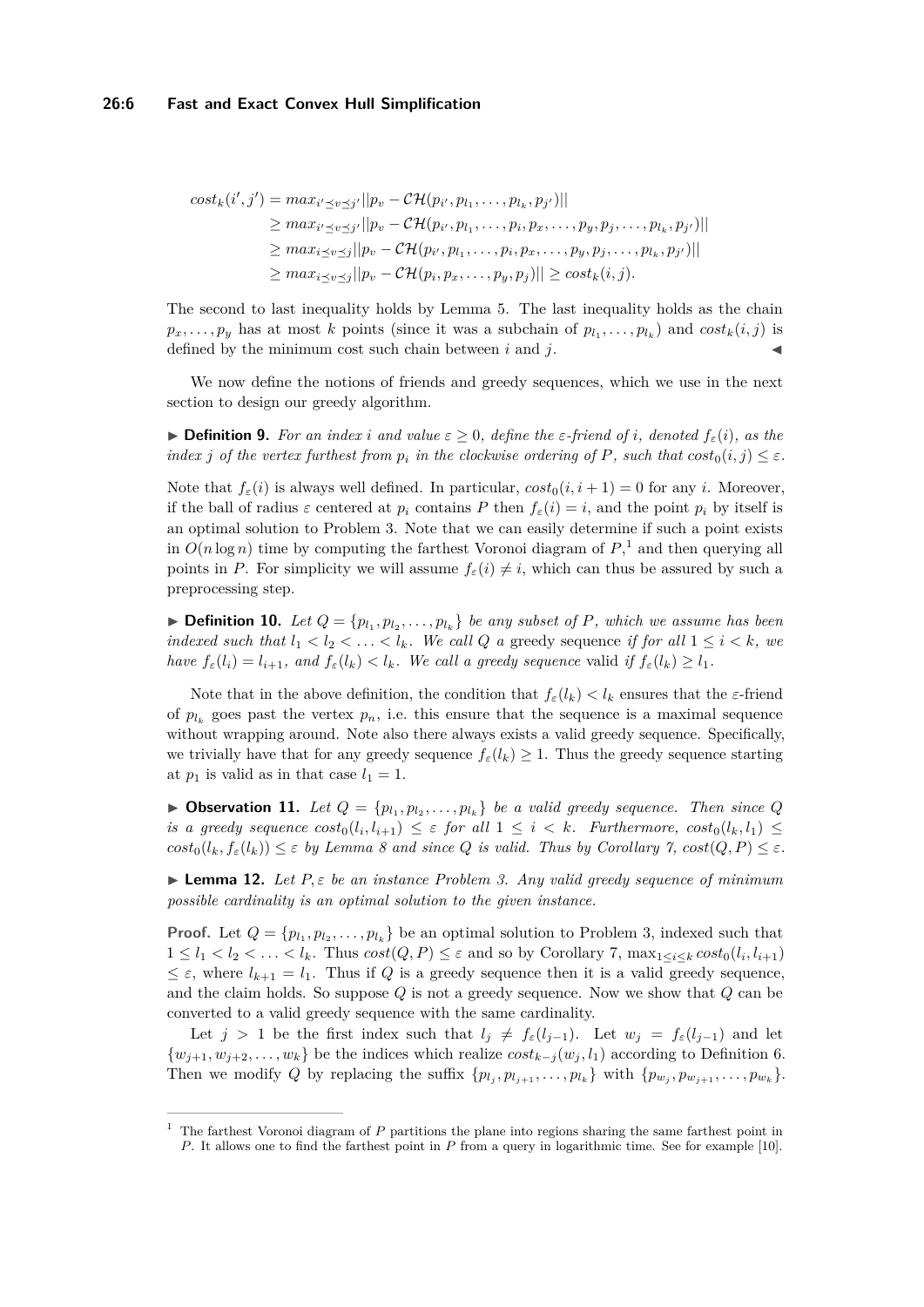Notice that the cost of *Q* after this modification is still  $\leq \varepsilon$  because  $cost_0(l_{i-1}, w_i) \leq \varepsilon$  as  $w_j = f_\varepsilon(l_{j-1})$ , and by [Lemma 8](#page-4-0) we have  $cost_{k-j}(w_j, l_1) \leq cost_{k-j}(l_j, l_1)$ . Now repeat this procedure until  $h = f_{\varepsilon}(l_{i-1})$  goes beyond index *n*. Let the resulting new optimal solution be denoted  $Q'$ . If  $h \geq l_1$ , then  $Q'$  is a valid greedy sequence by our construction, and we are done. So if the sequence failed to be a valid greedy sequence, then  $1 \leq h \leq l_1$ . Thus we can repeat the whole procedure, relabeling vertices of  $Q'$  such that  $l_1 = h$ . This means that each time we repeat this procedure we either produce a valid greedy sequence or we decrease *l*1. At some point  $l_1 = 1$ , at which time the procedure must produce a valid greedy sequence as in this case  $h \geq 1 = l_1$ .

The above argues that some valid greedy sequence of minimum cardinality is optimal. Note this implies all valid greedy sequences of minimum cardinality are optimal, since they all have the same size, and by [Observation 11](#page-5-1) their cost is  $\leq \varepsilon$ .

## **3.2 The min-***k* **Algorithm**

In this section we give an efficient algorithm for [Problem 3.](#page-3-1) The idea is to use the  $f_{\varepsilon}(i)$ values to define a graph. Specifically, the *friend graph*  $G_f$  is the directed graph with vertex set *P* where there is an edge from  $p_i$  to  $p_j$  if and only if  $f_{\varepsilon}(i) = j$  and  $i < j$ . Thus every vertex in  $G_f$  has outdegree at most 1. Moreover,  $G_f$  is acyclic since we only created edges from lower index vertices to higher index ones. These two properties together imply that  $G_f$ is a forest, where each sink vertex defines the root of a tree. Thus every vertex in *G<sup>f</sup>* has a well defined depth, where sink vertices have depth one.

Let  $Q = \{p_1, p_2, \ldots, p_{l_k}\}\$ be a greedy sequence, as defined in [Definition 10.](#page-5-2) Then observe that for all  $1 \leq i \leq k$ ,  $p_{l_i} p_{l_{i+1}}$  is an edge of  $G_f$ , and hence  $Q$  corresponds to a path in  $G_f$ . Moreover, the condition that  $f_{\varepsilon}(l_k) < l_k$  in [Definition 10](#page-5-2) implies that  $p_{l_k}$  is a sink vertex in  $G_f$ , and hence Q corresponds to a path in  $G_f$  from the vertex  $p_{l_1}$  to the root of its corresponding tree. Conversely, for the same reasons if we are given a path  $p_{l_1}, p_{l_2}, \ldots, p_{l_k}$  in  $G_f$  where  $p_{l_k}$  is a sink, then this path is a greedy sequence. That is, the set of paths ending in sinks in  $G_f$  and the set of greedy sequences are in one-to-one correspondence.

Thus given all the  $f_{\varepsilon}(i)$  values have been precomputed, this suggests a simple linear time algorithm to compute a valid greedy sequence *Q* with the fewest number of points, which by [Lemma 12](#page-5-3) is an optimal solution to the given instance of [Problem 3.](#page-3-1) Specifically, find all pairs  $(p_i, p_r)$  where  $p_i \in P$  and  $p_r$  is the root of the tree in  $G_f$  which contains  $p_i$ . By the above discussion, each such pair  $(p_i, p_r)$  corresponds to a greedy sequence, and all greedy sequences are represented by some pair. We now restrict to pairs that are valid according to [Definition 10,](#page-5-2) that is pairs where  $f_{\varepsilon}(r) \geq i$ . For each such pair, the length of the corresponding sequence is simply the depth of  $p_i$  in the tree rooted at  $p_r$ . Thus we return as our solution the depth of  $p_i$  from the valid pair  $(p_i, p_r)$  where  $p_i$  has minimum depth.

All the  $(p_i, p_r)$  pairs and the depths can be determined in  $O(n)$  time by topologically sorting since  $G_f$  is a forest. Determining the valid pairs, and the minimum depth valid pair can then be done with a simple linear scan. We thus have the following.

<span id="page-6-0"></span>▶ **Lemma 13.** Assume that  $f_{\varepsilon}(i)$  for all  $1 \leq i \leq n$  has been precomputed. Then [Problem 3](#page-3-1) *can be solved in*  $O(n)$  *time.* 

The question now then is how quickly can we compute all of the  $f_{\varepsilon}(i)$  values. To that end, we first argue that with some precomputation the  $cost_0(i, j)$  values can be queried efficiently. To do so, we make use a result from [\[7\]](#page-15-11) which builds a datastructure for a geometric query they call Farthest Vertex in a Halfplane, which we rephrase below using our notation.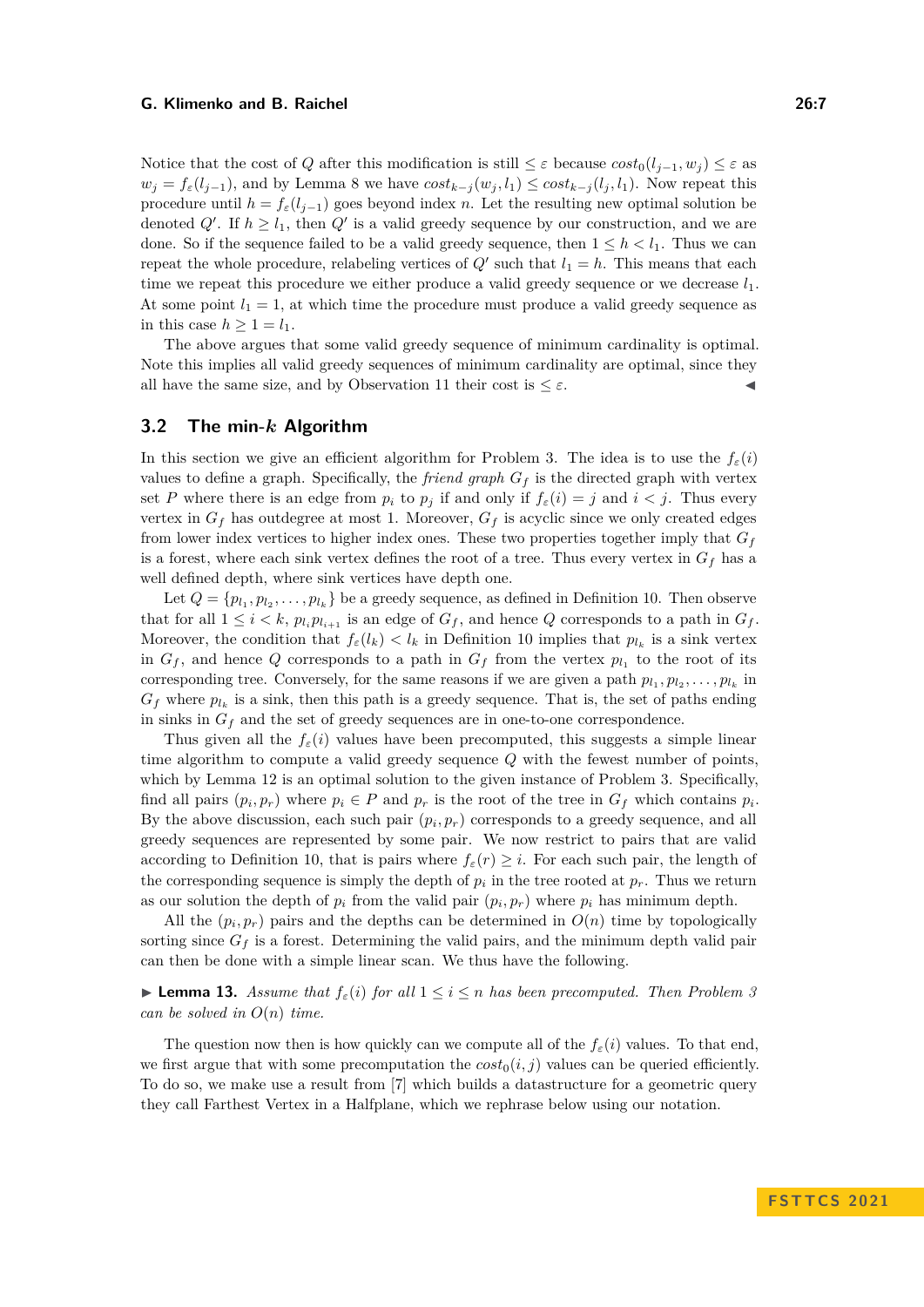#### **26:8 Fast and Exact Convex Hull Simplification**

<span id="page-7-0"></span>▶ **Lemma 14** ([\[7\]](#page-15-11))**.** *Let P* ⊂ R 2 *be a point set in convex position. P can be preprocessed in*  $O(n \log n)$  *time such that given a query*  $(q, l_q)$ *, where q is a point and*  $l_q$  *is a directed line through q, in*  $O(\log^2 n)$  *time one can return the farthest point from q among the points in P to the left of*  $l_q$ *.* 

<span id="page-7-1"></span>▶ **Lemma 15.** *Let*  $P = \{p_1, \ldots, p_n\}$  ⊂  $\mathbb{R}^2$  *be a point set in convex position, labeled in clockwise order.* With  $O(n \log n)$  precomputation time, for any query index pair  $(i, j)$ *,*  $cost_0(i, j)$  can *be computed in*  $O(\log^2 n)$  *time.* 

**Proof.** Let  $\ell = \ell(p_i, p_j)$  be the line through  $p_i$  and  $p_j$ , which we view as being oriented in the direction from  $p_i$  towards  $p_j$ . Also, let  $r_i$  and  $r_j$  denote the rays originating at  $p_i$  and  $p_j$ respectively, pointing in the direction orthogonal to  $\ell$  and on the left side side of  $\ell$ . Finally, let  $P_{i,j} = \{p_k \in P \mid i \prec k \prec j\}$ , and thus  $cost_0(i,j) = \max_{x \in P_{i,j}} ||x - \overline{p_i, p_j}||$ .

Observe that the projection of any point  $x \in P_{i,j}$  onto  $\ell$  either lies on the portion of  $\ell$ before  $p_i$ , on the line segment  $\overline{p_i p_j}$ , or on the portion of  $\ell$  after  $p_j$ . Thus we have a natural partition of  $P_{i,j}$  into three sets, the subset in the right angle cone  $C_i$  bounded by  $\ell$  and  $r_i$ , those in the slab  $Slab(i, j)$  bounded by  $\ell$ ,  $r_i$ , and  $r_j$ , and those in the right angle cone  $C_j$ bounded by  $\ell$  and  $r_j$ . Observe that for any point *x* in  $C_i$  or  $C_j$ , its closest point on  $\overline{p_i p_j}$  is  $p_i$ or  $p_j$ , respectively, and moreover  $||x - \ell|| \le ||x - \overline{p_i p_j}||$ . Thus we have that,

$$
cost_0(i,j) = \max_{x \in P_{i,j}} ||x - \overline{p_i}, \overline{p_j}||
$$
  
= max{ $\max_{x \in C_i \cap P_{i,j}} ||x - p_i||$ , max<sub>x \in C\_j \cap P\_{i,j}} ||x - p\_j||, max<sub>x \in Stab(i,j) \cap P\_{i,j} ||x - \overline{p\_i p\_j}||}  
= max{ $\max_{x \in C_i \cap P_{i,j}} ||x - p_i||$ , max<sub>x \in C\_j \cap P\_{i,j}} ||x - p\_j||, max<sub>x \in P\_{i,j} ||x - \ell||</sub> }.</sub></sub></sub>

Therefore, it suffices to describe how to compute each of the three terms in the stated time. Computing  $\max_{x \in P_{i,j}} ||x - \ell||$  is straightforward as the points in  $P_{i,j}$  are in convex position and in particular if we consider them in their clockwise order, then their distance to *ℓ* is a concave function. So assume that *P* is given in an array sorted in clockwise order. (If not, we can compute such an array with  $O(n \log n)$  preprocessing time by computing the convex hull.) Then given a query pair  $(i, j)$ , in  $O(\log n)$  time we can binary search over  $P_{i,j}$  to find  $\max_{x \in P_i} |x - \ell|$ , since  $P_{i,j}$  is a subarray of *P*. (Note if  $j < i$  then technically  $P_{i,j}$  is two subarrays.)

Now consider the subset in the right angle cone  $C_i$  (a similar argument will hold for  $C_j$ ). Let  $C_i'$  be the cone  $C_i$  but reflected over the line  $\ell$ . Suppose that both  $C_i$  and  $C_i'$  contained points from *P*, call them *p* and *p*<sup>'</sup>, respectively. Then observe that the triangle  $\Delta(p, p', p_j)$ would contain the point  $p_i$ , which is a contradiction as  $P$  was in convex position. Thus either  $C_i \cap P = \emptyset$  or  $C'_i \cap P = \emptyset$ . So let *L* be the line orthogonal to  $\ell$ , passing through  $p_i$ , and oriented so that  $C_i$  and  $C'_i$  lie to the left (i.e.  $L$  is the line supporting the ray  $r_i$  from above). By [Lemma 14,](#page-7-0) we can preprocess P in  $O(n \log n)$  time, such that in  $O(\log^2 n)$  time we can compute the point in  $P$  furthest from  $p_i$  and to the left of  $L$ . If the returned point lies in  $C_i'$ then we know  $C_i \cap P = \emptyset$  and so  $\max_{x \in C_i \cap P_{i,j}} ||x - p_i|| = 0$ . If the returned point lies in  $C_i$ then it realizes  $\max_{x \in C_i \cap P_{i,j}} ||x - p_i||$ .  $\parallel$ .  $\parallel$ 

# <span id="page-7-2"></span> $\blacktriangleright$  **Theorem 16.** *[Problem 3](#page-3-1) can be solved in*  $O(n \log^2 n)$  *time.*

**Proof.** By [Lemma 13,](#page-6-0) given the  $f_{\varepsilon}$  values have been computed, [Problem 3](#page-3-1) can be solved in  $O(n)$  time. Thus to prove the theorem it suffices to compute  $f_{\varepsilon}(i)$  for all *i* in  $O(n \log^2 n)$ time. Recall that  $f_{\varepsilon}(i)$  is the index *z* of the vertex furthest from  $p_i$  in the clockwise ordering of *P*, such that  $cost_0(i, z) \leq \varepsilon$ . First observe that as we increase *i*,  $f_{\varepsilon}(i)$  moves clockwise.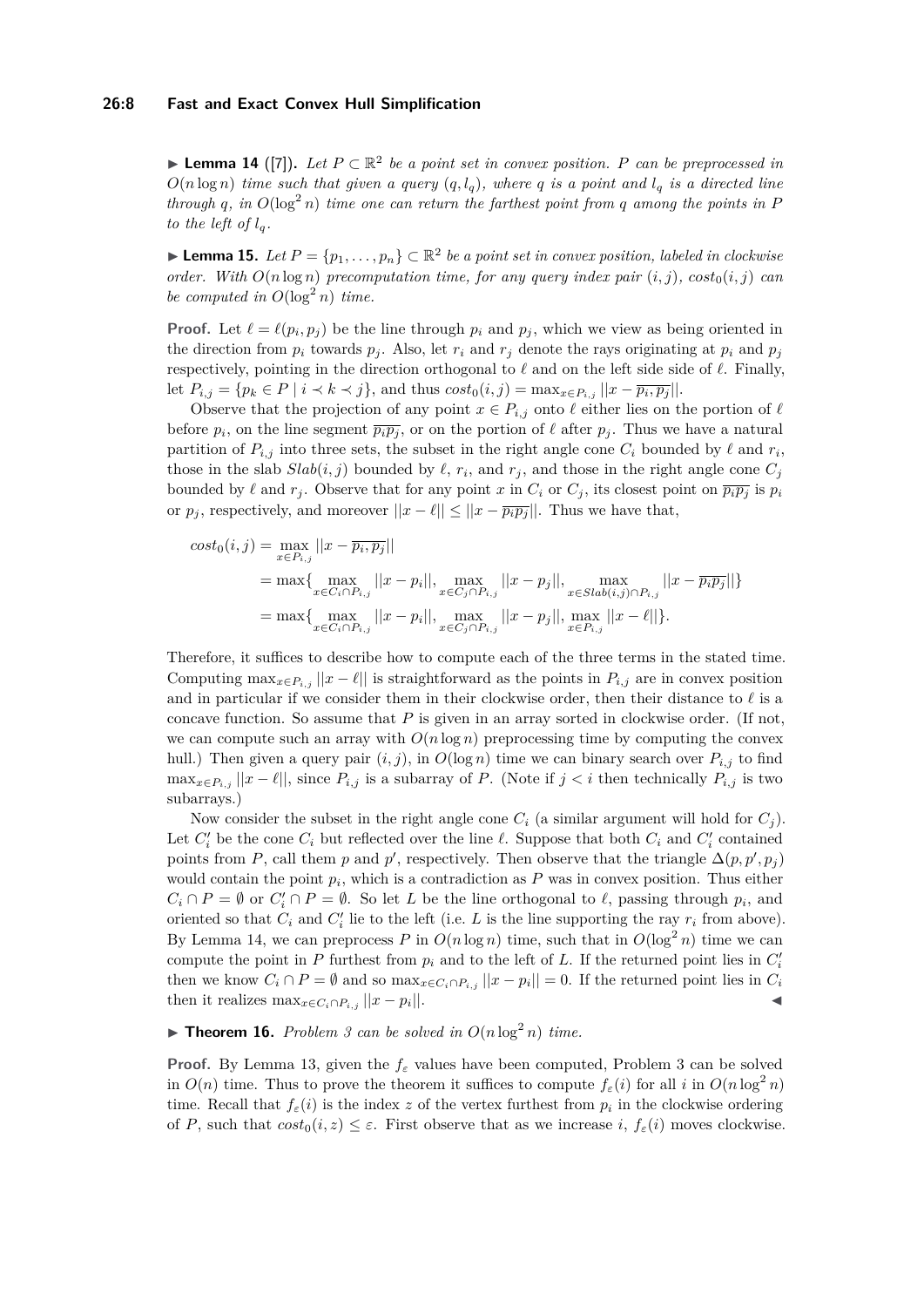More precisely, by [Lemma 8,](#page-4-0)  $\varepsilon \geq \cos t_0(i, f_\varepsilon(i)) \geq \cos t_0(i+1, f_\varepsilon(i)) \geq \cos t_0(i+1, j)$ , for any  $i+1 \leq j \leq f_{\varepsilon}(i)$ , and thus  $i \leq f_{\varepsilon}(i) \leq f_{\varepsilon}(i+1)$ . Moreover, again by [Lemma 8,](#page-4-0) the indices *j* such that  $cost_0(i, j) \leq \varepsilon$  are consecutive in the clockwise ordering of *P*.

This suggests a simple strategy to compute the  $f_{\varepsilon}(i)$  values. Namely, to find  $f_{\varepsilon}(1)$ , we compute all values  $cost(1, j)$ , starting with  $j = 3$  and increasing *j* until we find a value *j'* such that  $cost_0(1, j') > \varepsilon$ . This implies  $f_{\varepsilon}(1) = j' - 1$ , since as mentioned above the values such that  $cost_0(1, j) \leq \varepsilon$  are consecutive. More generally, to compute  $f_{\varepsilon}(i+1)$ , we compute all values  $cost_0(i + 1, j)$ , starting with  $j = f_{\varepsilon}(i) + 1$  and increasing *j* until we find a value *j'* such that  $cost_0(i + 1, j') > \varepsilon$ , which again by the above implies  $f_{\varepsilon}(i + 1) = j' - 1$ .

The total time is clearly bounded by the time it takes to compute all the queried  $cost_0$ values. Observe that when the algorithm queries a value  $cost_0(i, j)$  then the previous  $cost_0$ query was either to  $cost_0(i-1,j)$  or  $cost_0(i,j-1)$ , implying that in total we compute  $O(n)$  *cost*<sub>0</sub> values. By [Lemma 15,](#page-7-1) with  $O(n \log n)$  precomputation, any *cost*<sub>0</sub> value can be computed in  $O(\log^2 n)$  time. Thus the total time is  $O(n \log^2 n)$ .

# **3.3 The min-***ε* **Algorithm**

In this section we design an efficient algorithm for [Problem 4,](#page-3-2) where *k* is given and our goal is to minimize  $\varepsilon$ . To do so, we will use our algorithm from the previous section for [Problem 3,](#page-3-1) where  $\varepsilon$  was fixed and we were minimizing k. Specifically, throughout this section, given an instance  $P, k$  of [Problem 4,](#page-3-2) we use  $Decider(\varepsilon)$  to denote the procedure which runs the algorithm of [Theorem 16](#page-7-2) on the instance  $P, \varepsilon$  of [Problem 3](#page-3-1) and returns True if the solution found uses  $\leq k$  points, and returns False otherwise.

Let  $\mathcal{E} = \{ cost_0(i,j) \mid 1 \leq i,j \leq n \}$ . We call  $\mathcal{E}$  the set of *critical values*, where observe that by [Corollary 7,](#page-4-1) the optimal solution to the given instance of [Problem 4](#page-3-2) is a critical value in the set  $\mathcal{E}$ . Thus a natural approach would be to explicitly compute, sort, and then binary search over  $\mathcal E$  using  $Decider(\varepsilon)$ . However, such an approach would require at least quadratic time as  $|\mathcal{E}| = \Theta(n^2)$ . We now argue that by using random sampling we can achieve near linear running time with high probability. Similar sampling strategies have been used before, and in particular we employ a strategy which was used in [\[11\]](#page-15-12) for computing the Frechet distance. We first observe that one can efficiently sample values from  $\mathcal{E}$ .

<span id="page-8-1"></span>**Lemma 17.** With  $O(n \log n)$  precomputation time, one can sample a value uniformly at *random from*  $\mathcal E$  *in*  $O(\log^2 n)$  *time.* 

**Proof.** To sample a pair from  $1 \leq i, j \leq n$  uniformly at random, we first sample an integer uniformly at random from  $[1, n]$  for *i*, and then sample an integer uniformly at random from  $[1, n-1]$  for *j* (where *j* is indexed from the set with *i* removed). This takes  $O(1)$  time given the standard assumption that sampling a random integer in a given range takes  $O(1)$  time. (Even if it took  $O(\log n)$ ) time it would not affect the overall time.) Now to sample a value uniformly at random from  $\mathcal E$  we just need to compute  $cost_0(i, j)$ . From [Lemma 15](#page-7-1) this can be done in  $O(\log^2 n)$  time with  $O(n \log n)$  precomputation time.

Before presenting our algorithm, we require the following subroutine.

<span id="page-8-0"></span>**► Lemma 18.** *Given an interval*  $[\alpha, \beta]$ *, then the set*  $X = [\alpha, \beta] \cap \mathcal{E}$  *can be computed in*  $O((n \log n + |X|) \log^2 n)$  *time. Let*  $Extract(\alpha, \beta)$  *denote this procedure.* 

**Proof.** Fix an index *i*. By [Lemma 8](#page-4-0) we know that  $cost_0(i, j)$  increases monotonically as we move  $p_j$  clockwise. Thus  $S_i = \{j \mid cost_0(i,j) \in [\alpha, \beta]\}$  is a contiguous set of indices, and moreover, we can binary search for the smallest index in this set (i.e. the first index *j* in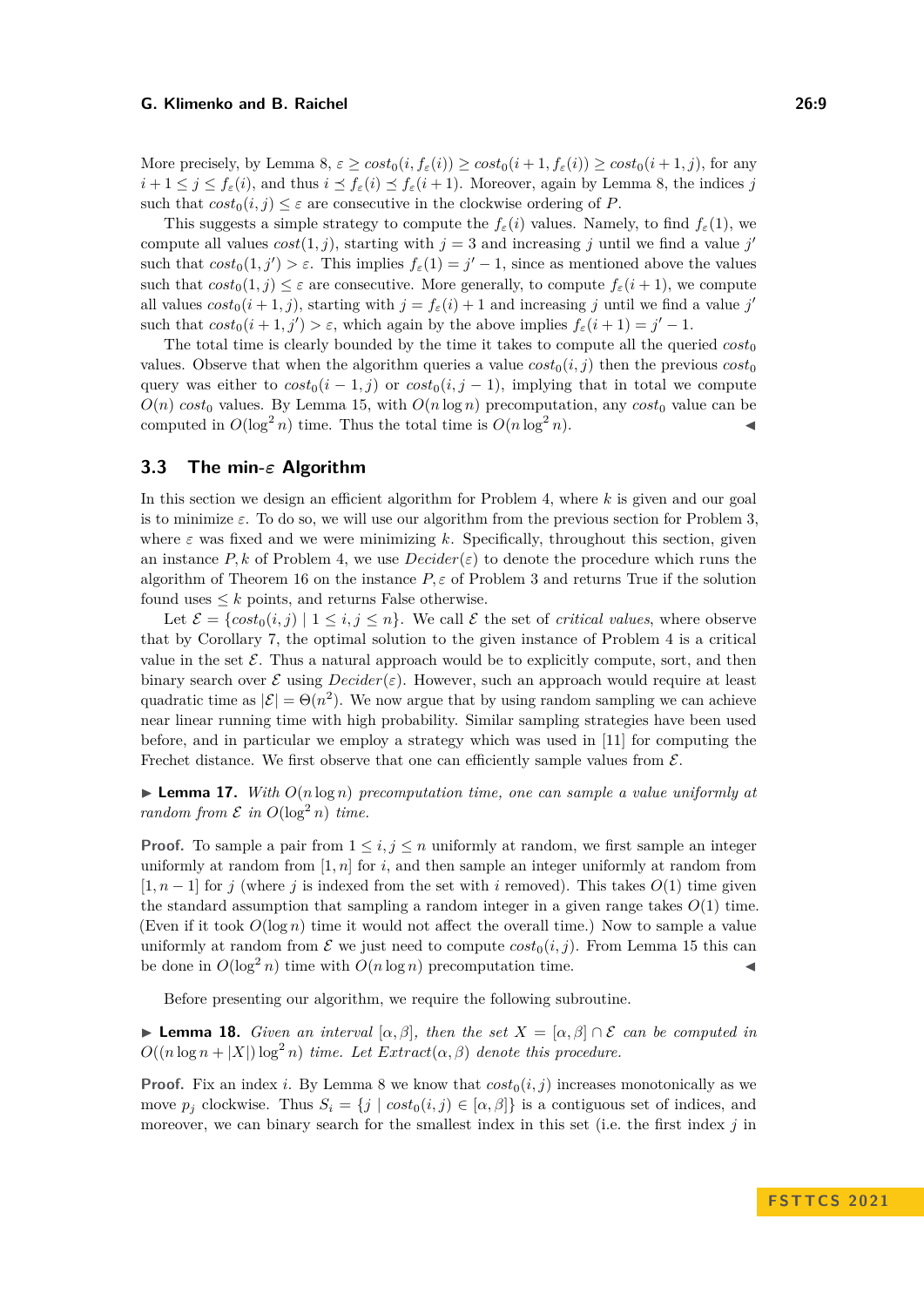#### **26:10 Fast and Exact Convex Hull Simplification**

clockwise order from *i* such that  $cost_0(i, j) \ge \alpha$ . After finding this smallest such index, to output the rest of  $S_i$  we just simply increment *j* until  $cost_0(i, j) > \beta$ . Note that  $X = \bigcup_i S_i$ , and thus to find *X* we then repeat this procedure for all *i*.

Note that in each step of the algorithm we compute a  $cost_0$  value, and thus the total time is bounded by the time is takes to compute all the queried  $cost_0$  values. For all *n* values of *i* we perform a binary search, thus requiring  $O(n \log n) \cos t_0$  queries for all binary searches. For a given *i*, after the binary searching, we then perform  $|S_i|$  cost<sub>0</sub> queries to determine the rest of the set  $S_i$ , and thus over all *i* we perform  $|X| = \sum_i |S_i|$  queries. By [Lemma 15](#page-7-1) each  $cost_0$  query takes  $O(\log^2 n)$  time, with  $O(n \log n)$  preprocessing, and so the total time is thus  $O((n \log n + |X|) \log^2 n)$ .

We remark that it should be possible to improve the running time of the above algorithm to  $O((n+|X|)\log^2 n)$  using the same approach as in the proof of [Theorem 16.](#page-7-2) However, ultimately this will not change the asymptotic running time of our overall algorithm.

**Algorithm 1** Algorithm for solving [Problem 4.](#page-3-2)

**Input :** An instance *P, k* of [Problem 4.](#page-3-2) **Output :** The value *ε* of the optimal solution.

- <span id="page-9-3"></span>**<sup>1</sup>** Perform the precomputation step from [Lemma 15.](#page-7-1)
- <span id="page-9-2"></span>**2** Sample a set *S* of 4*n* values from  $\mathcal{E}$ .
- **<sup>3</sup>** Sort *S* and binary search using *Decider*. Let [*α, β*] be the resulting interval found where  $Decider(\alpha) = False$  and  $Decider(\beta) = True$ .
- <span id="page-9-1"></span>**4** Let  $X = Extract(\alpha, \beta)$ .
- <span id="page-9-4"></span>**<sup>5</sup>** Sort *X* and binary search using *Decider*.
- <span id="page-9-0"></span>**6** Return the smallest value  $\varepsilon \in X$  such that *Decider* was *True*.

Our algorithm for solving [Problem 4](#page-3-2) is shown in [Algorithm 1.](#page-9-0) The correctness of this algorithm is straightforward. By the discussion above the optimal value  $\varepsilon$  is in  $\mathcal{E}$ , and the correctness of *Decider* follows from the previous section. Thus when we binary search over *S* using *Decider*, we know that  $\varepsilon \in [\alpha, \beta]$ . Thus, by [Lemma 18,](#page-8-0) we know that  $X = Extract(\alpha, \beta)$ contains *ε*. Thus our final binary search over *X* using *Decider* is guaranteed to find *ε*.

The more challenging question is what is the running time of [Algorithm 1,](#page-9-0) for which we have the following helper lemma.

<span id="page-9-5"></span> $\blacktriangleright$  **Lemma 19.** Let  $X = Extract(\alpha, \beta)$  be the set computed on line [4](#page-9-1) in [Algorithm 1.](#page-9-0) Then *for any*  $c \geq 1$ *, we have that*  $Pr[|X| > cn \ln n] < 1/n^c$ *.* 

**Proof.** Let  $\varepsilon$  be the optimal value to the given instance of [Problem 4.](#page-3-2) We first argue that with high probability there are at most  $(c/2)n \ln n$  values from  $\mathcal E$  that are contained in [ $\alpha$ ,  $\beta$ ] (i.e. in the set X) that are also larger than  $\varepsilon$ . Let Z be the  $(c/2)n \ln n$  values in E closest to *ε* but also greater than *ε*. (Note that if there are less than  $(c/2)n \ln n$  values greater than  $\varepsilon$ , then the claim trivially holds.) Observe that if our random sample *S* on line [2](#page-9-2) contains even a single value from *Z* then the claim holds as this value then upper bounds  $β$ , and so there are at most  $|Z| = (c/2)n \ln n$  values from  $\mathcal E$  in  $(\varepsilon, \beta]$ . The probability that the 4*n* sized random sample of values from  $\mathcal E$  does not contain any element from  $Z$  is at most

$$
(1-|Z|/|\mathcal{E}|)^{4n} \le (1-((c/2)n\ln n)/n^2)^{4n} = (1-(c\ln n)/2n)^{4n} \le e^{-2c\ln n} = 1/n^{2c} < 1/2n^c,
$$

where we used the standard inequality  $1 + x \leq e^x$  for any value *x*. Note that a symmetric argument yields the same probability bound for the event that there are more than  $\left(\frac{c}{2}\right)n \log n$ values from E contained in  $[\alpha, \beta]$  that are smaller than  $\varepsilon$ . Thus by the union bound, the probability that  $|X|$  has more than *cn* ln *n* values is less than  $1/n<sup>c</sup>$ . . ◀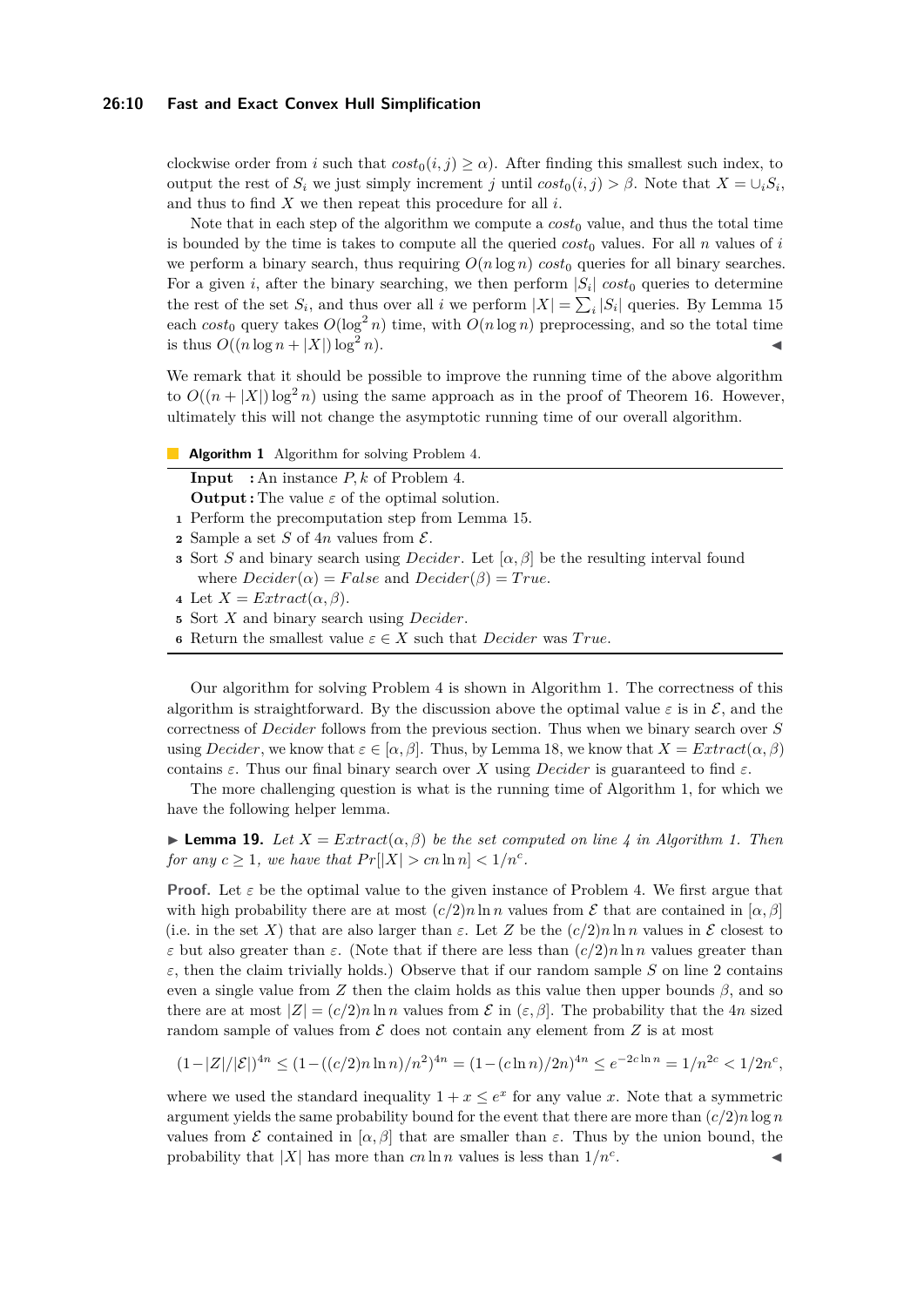<span id="page-10-1"></span>▶ **Theorem 20.** *[Algorithm 1](#page-9-0) solves [Problem 4](#page-3-2) in*  $O(cn \log^3 n)$  *time with probability*  $\geq 1-1/n^c$ *, for any*  $c \geq 1$ *.* 

**Proof.** The straightforward correctness of the algorithm has already been discussed above. As for the running time, the precomputation on line [1](#page-9-3) takes  $O(n \log n)$  time by [Lemma 15.](#page-7-1) By [Lemma 17,](#page-8-1) it then takes  $O(n \log^2 n)$  time to sample the 4*n* values in the set *S*. Sorting *S* takes  $O(n \log n)$  time, and binary searching using *Decider* takes  $O((\log n) \cdot n \log^2 n) = O(n \log^3 n)$ time by [Theorem 16.](#page-7-2) By [Lemma 18,](#page-8-0) running  $Extract(\alpha, \beta)$  on line [4](#page-9-1) to compute X takes  $O((n \log n + |X|) \log^2 n)$  time. Finally, sorting and binary searching over *X* using Decider on line [5](#page-9-4) takes  $O((n \log^2 n)(\log |X|) + |X| \log |X|) = O((n \log n + |X|) \log^2 n)$ , again by [Theorem 16.](#page-7-2)

Thus in total the time is  $O((n \log n + |X|) \log^2 n + n \log^3 n)$ . By [Lemma 19,](#page-9-5) with probability at least  $1 - 1/n^c$  we have  $|X| \leq cn \ln n$ , and thus with probability at least  $1 - 1/n^c$  the total running time is  $O(cn \log^3 n)$ .

**• Remark 21.** Even in the extremely unlikely event that the algorithm exceeds the  $O(n \log^3 n)$ time bound, the worst case running time is only  $O(n^2 \log^2 n)$ .

# <span id="page-10-2"></span>**4 The General Case**

In this section, we remove the restriction that *P* lies in convex position, showing that [Problem 1](#page-3-4) and [Problem 2](#page-3-5) can be solved efficiently by converting them into a corresponding graph problem.

For any pair of points  $a, b \in \mathbb{R}^2$ , define  $h_l(a, b)$  to be the closed halfspace bounded by the line going through points *a* and *b*, picking the halfspace that is to the left of the directed edge (*a, b*). Throughout we use  $P_{a,b} = P \cap h_l(a,b)$  to denote the subset of *P* falling in  $h_l(a,b)$ .

We construct a weighted and fully connected directed graph  $G_P = (V, E)$  where  $V = P$ . For an ordered pair of points  $(a, b)$  in  $P$ , the weight of its corresponding directed edge is defined as  $w(a, b) = cost({a, b}, P_{a,b})$ , i.e. the distance of the furthest point in  $P_{a,b}$  from the segment  $\overline{ab}$ . (Relating to the previous section, when *P* is in convex position  $w(a, b) = cost_0(a, b)$ .) For a cycle of vertices  $C = \{p_1, \ldots, p_k\}$ , let  $w(C)$  denote the maximum of the weights of the directed edges around the cycle. Throughout, we only consider non-trivial cycles, that is cycles must have at least two vertices.

The following lemma shows how to compute edge weights. We remark that the first half of its proof is nearly identical to that for [Lemma 15,](#page-7-1) however, the second half differs.

<span id="page-10-0"></span> $\blacktriangleright$  **Lemma 22.** Let P be a set of *n* points in  $\mathbb{R}^2$ . Then one can compute  $w(a, b)$  for all pairs  $a, b \in P$  *simultaneously in*  $O(n^2 \log n)$  *time.* 

**Proof.** Let  $\ell$  denote the line through  $a$  and  $b$ , which we view as being oriented in the direction from *a* towards *b*. Also, let  $r_a$  and  $r_b$  denote the rays originating at *a* and *b* respectively, pointing in the direction orthogonal to  $\ell$  and on the side of  $\ell$  containing  $P_{a,b}$ .

Observe that the projection of any point  $x \in P_{a,b}$  onto  $\ell$  either lies on the portion of  $\ell$  before *a*, on the line segment  $\overline{ab}$ , or on the portion of  $\ell$  after *b*. Thus we have a natural partition of  $P_{a,b}$  into three sets, the subset in the right angle cone  $C_a$  bounded by  $\ell$  and  $r_a$ , those in the slab  $Slab(a, b)$  bounded by  $\ell$ ,  $r_a$ , and  $r_b$ , and those in the right angle cone  $C_b$ bounded by  $\ell$  and  $r_b$ . Observe that for any point  $x$  in  $C_a$  or  $C_b$ , its closest point on  $\overline{ab}$  is  $a$ or *b*, respectively, and moreover  $||x - \ell|| \le ||x - \overline{ab}||$ . Thus we have that,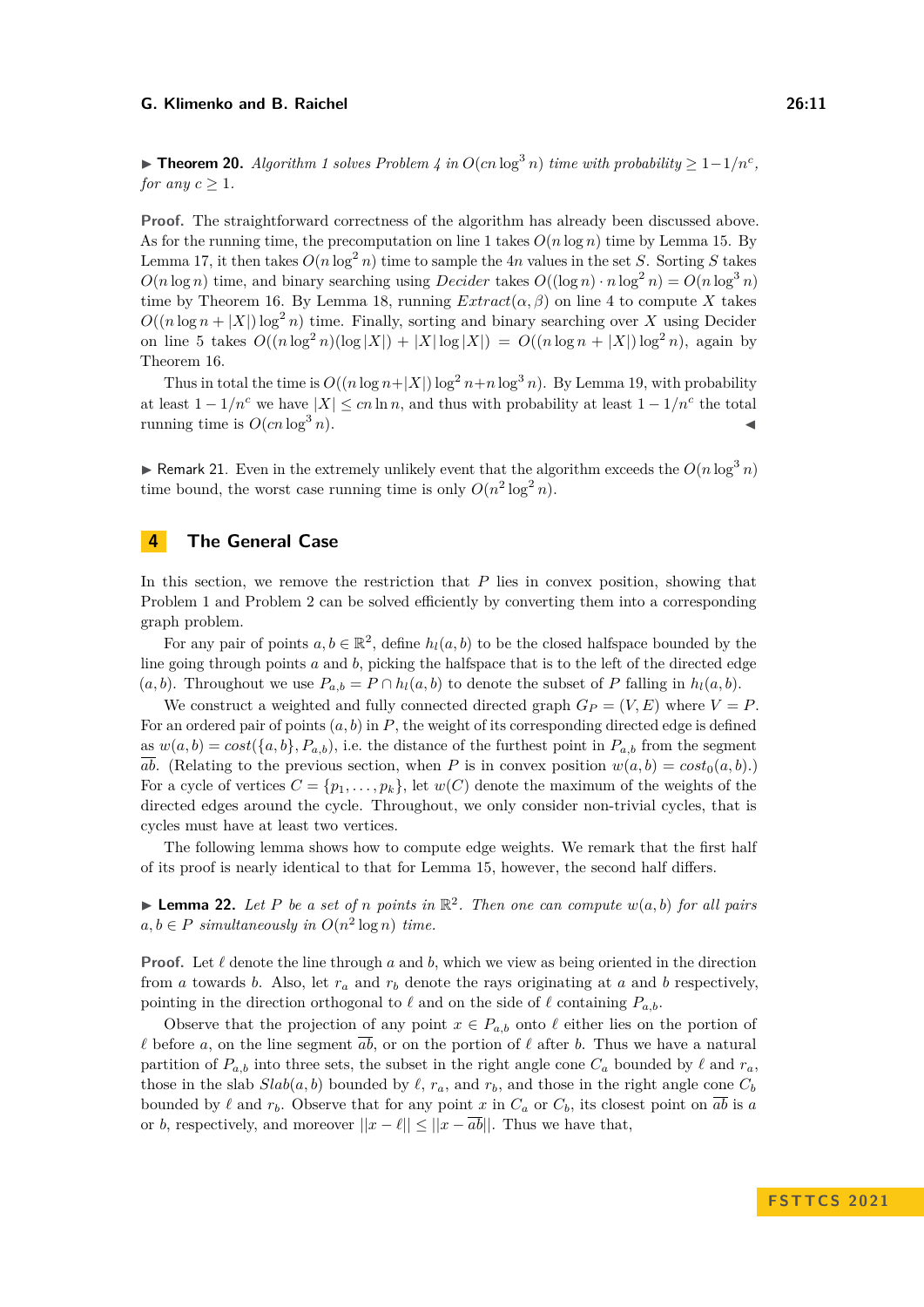#### **26:12 Fast and Exact Convex Hull Simplification**

$$
w(a,b) = \max \{ \max_{x \in C_a \cap P_{a,b}} ||x - a||, \max_{x \in C_b \cap P_{a,b}} ||x - b||, \max_{x \in Slab(a,b) \cap P_{a,b}} ||x - \overline{ab}|| \}
$$
  
= 
$$
\max \{ \max_{x \in C_a \cap P_{a,b}} ||x - a||, \max_{x \in C_b \cap P_{a,b}} ||x - b||, \max_{x \in P_{a,b}} ||x - \ell|| \}.
$$

Therefore, it suffices to describe how to compute each of the three terms in the stated time. To compute  $\max_{x \in P_{a,b}} ||x - \ell||$  we use the standard fact that for any point set *P* and line  $\ell$ , the furthest point in *P* from  $\ell$ , on either side of  $\ell$ , is a vertex of  $\mathcal{CH}(P)$ . Thus the furthest point in  $P_{a,b}$  from  $\ell$  is a point of  $CH(P)$ . So precompute  $CH(P)$ , using any standard  $O(n \log n)$  time algorithm, after which we can assume the vertices of  $\mathcal{CH}(P)$  are stored in an array sorted in clockwise order. Observe that the subset of the vertices of  $\mathcal{CH}(P)$  which are in  $P_{a,b}$  is a subarray (or technically two subarrays if it wraps around). So we can determine the ends of this subarray by binary searching. The distances of the points in this subarray to  $\ell$  is a concave function, and so we can binary search to find  $\max_{x \in P_{a,b}} ||x - \ell||$ . These two binary searches take  $O(\log n)$  time per pair  $a, b$ , and thus  $O(n^2 \log n)$  time in total.

To compute the max<sub>*x*∈*C*<sub>*a*</sub>∩*P*<sub>*a*,*b*</sub> ||*x* − *a*|| values, we do the following (the *b* values are</sub> computed identically). Consider a right angle cone whose origin is at *a*. We conceptually rotate this cone around *a* while maintaining the furthest point of *P* from *a* in this cone. The furthest point only changes when a point enters or leaves the cone, and these events can thus easily be obtained by simply angularly sorting the points in *P* around *a*. (Note each point corresponds to two events, an entering one, and a leaving one at the entering angle minus  $\pi/2$ .) To efficiently update the furthest point, we maintain a binary max heap on the distances of the points in the current cone to *a*. Building the initial max heap and sorting takes  $O(n \log n)$  time. Thus all possible right angle cone values at *a* can be computed in  $O(n \log n)$  time, as there are a linear number of events and each event takes  $O(\log n)$ time. Moreover, if we store these canonical right angle cone values in sorted angular order, then given a query right angle cone determined by a pair  $a, b \in P$  (with cone origin *a*), the nearest canonical cone can be determined by binary searching. Thus in total computing all  $\max_{x \in C_a \cap P_{a,b}} ||x - a||$  values for all pairs *a* and *b* takes  $O(n^2 \log n)$  time. Namely, the precomputation of the canonical cones at each point takes  $O(n \log n)$  time per point and thus  $O(n^2 \log n)$  time for all points. Then for the  $O(n^2)$  pairs a, b it takes  $O(\log n)$  time to search for its canonical cone. ◀

For a set of points  $Q$ , let  $\mathcal{CH}_L(Q)$  denote the clockwise list of vertices on the boundary of  $CH(Q)$ . Observe that any subset  $Q \subseteq P$  corresponds to the cycle  $CH<sub>L</sub>(Q)$  in  $G<sub>P</sub>$ . Moreover, any cycle *C* corresponds to the convex hull  $\mathcal{CH}(C)$ . The following lemma is adapted from [\[13\]](#page-15-4), where [Problem 1](#page-3-4) was considered but where the *cost* function was determined by a sum of the distances rather than the maximum distance.

<span id="page-11-0"></span>▶ **Lemma 23.** *Consider an instance P, ε of [Problem 1.](#page-3-4) The following holds:*

- 1) *For any cycle C in*  $G_P$ *,*  $w(C) \geq cost(C, P)$ *,*
- **2)** *There exists some optimal solution Q such that*  $w(\mathcal{CH}_L(Q)) = cost(Q, P)$ *.*

**Proof.** Recall that  $cost(C, P) = \max_{p \in P} ||p - \mathcal{CH}(C)||$ . Similarly decomposing  $w(C)$  gives,

$$
w(C) = \max_{(a,b)\in C} cost(\{a,b\}, P_{a,b}) = \max_{p\in P} \max_{\substack{(a,b)\in C \\ \text{s.t. } p\in P_{a,b}}} ||p - \overline{ab}||.
$$

To prove the first part of the lemma, we argue that for any point  $p \in P$ , its contribution to  $w(C)$  is at least as large as its contribution to  $cost(C, P)$ . Assume  $p \notin \mathcal{CH}(C)$ , since otherwise it does not contribute to  $cost(C, P)$ . It suffices to argue there exists an edge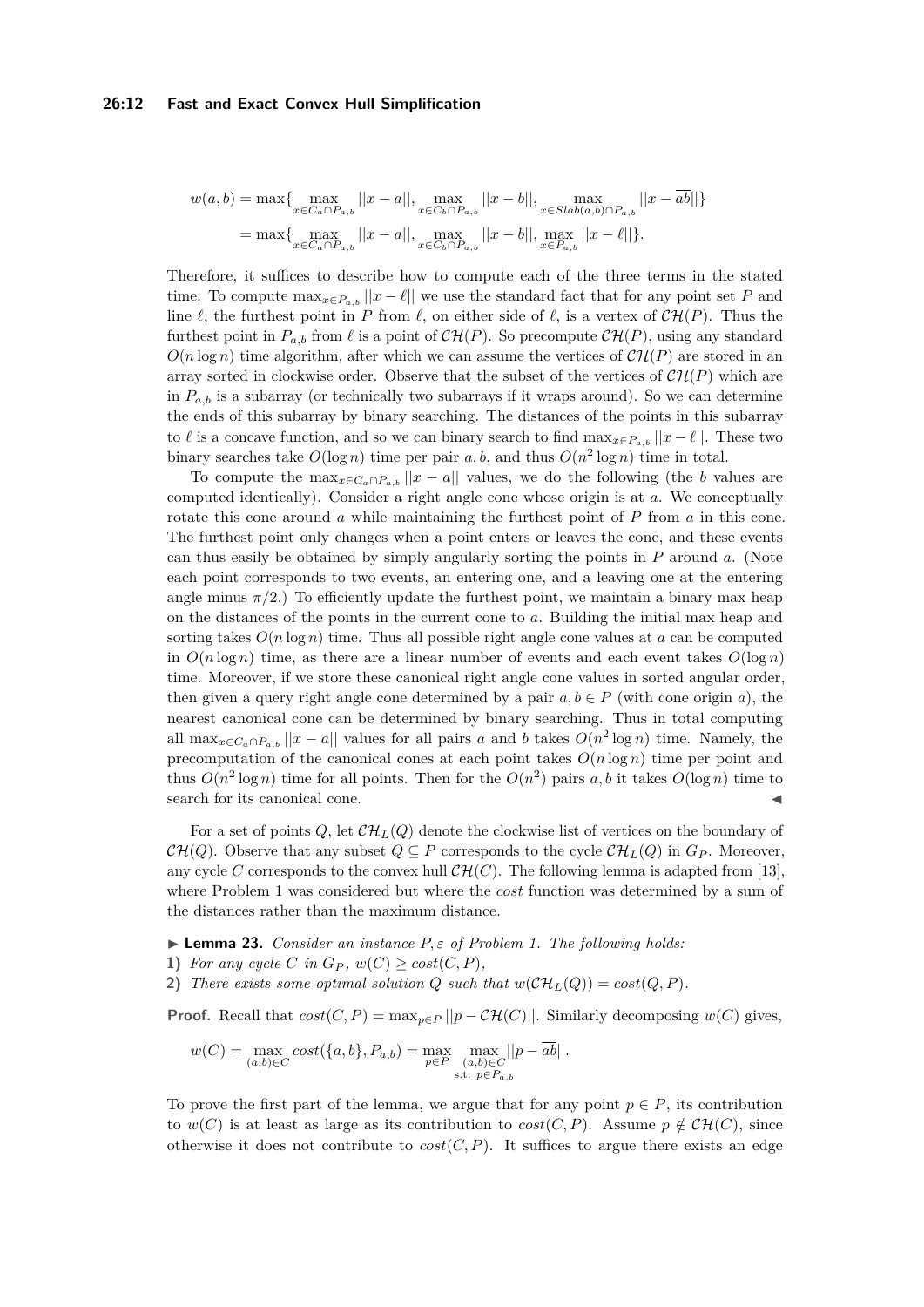$(a, b) \in C$ , such that  $p \in P_{a,b}$ , since  $||p - \overline{ab}|| \ge ||p - \mathcal{CH}(C)||$ . So assume otherwise that there is some point  $p \in P$  such that *p* lies strictly to the right of all edges in *C*. Create a line  $\ell$  that passes through *p* and any interior point of any edge  $(a, b) \in C$ , but does not pass through any other point in  $P$ . The line  $\ell$  splits the plane into two halfspaces. Observe that since *C* is a cycle, there must be some edge  $(c, d)$  of *C* which also crosses  $\ell$ , where *c* is in the same halfspace as *b* and *d* in the same halfspace as *a* (i.e. they have opposite orientations with respect to  $\ell$ ). Thus if  $(c, d)$  crosses  $\ell$  on the same side of  $p$  along  $\ell$  as the edge  $(a, b)$ then *p* would lie to the left of  $(c, d)$ , as it lies to the right of  $(a, b)$ . On the other hand, if the intersection of  $(c, d)$  with  $\ell$  lied on the opposite side of p along  $\ell$  as the intersection point of  $(a, b)$  with  $\ell$ , then  $p \in \mathcal{CH}(\{a, b, c, d\}) \subseteq \mathcal{CH}(C)$ . Thus either way we have a contradiction.

To prove the second part of the lemma, let *Q* be some optimal solution. For any  $p \in P$ , if  $p \in \mathcal{CH}(Q)$  then it lies to the right of all edges in  $\mathcal{CH}_L(Q)$ , and so it does not affect  $w(\mathcal{CH}_L(Q))$  or  $cost(Q, P)$ . So consider a point  $p \notin \mathcal{CH}(Q)$ . Let  $\overline{ab}$  be the closest edge of  $\mathcal{CH}(Q)$  (where *b* follows *a* in clockwise order). Note that  $||p - \mathcal{CH}(Q)|| = ||p - \overline{ab}||$  and  $p \in P_{a,b}$ , so if *p* lies to right of all other edges in  $\mathcal{CH}_L(Q)$ , then its contribution to  $w(\mathcal{CH}_L(Q))$ is  $||p - \overline{ab}||$ . So suppose *p* lies to the left of some other edge  $\overline{cd}$  (note it may be that  $b = c$ ). If this happens, then *p* is in the intersection of the halfspace to the left of the line from *a* through *b* and to the left of the line from *c* through *d*. This implies that  $b, c \in \mathcal{CH}(\{a, d, p\})$ . So let  $Q' = Q \cup \{p\} \setminus \{b, c\}$ . Observe that  $\mathcal{CH}(Q) \subset \mathcal{CH}(Q')$  and  $|Q'| \leq |Q|$ , and hence *Q*′ is an optimal solution as *Q* was an optimal solution. Now we repeat this procedure while there remains such a point *p* to the left of two edges. We repeat this procedure only finitely many times as in each iteration the convex hull becomes larger (i.e.  $\mathcal{CH}(Q)$ ) is a strict subset of  $\mathcal{CH}(Q')$ ). If Q denotes the hull after the final iteration, then by the above we have  $w(\mathcal{CH}_L(Q)) = cost(Q, P).$ 

<span id="page-12-1"></span>▶ **Corollary 24.** *Let P, ε be an instance of [Problem 1,](#page-3-4) and let C* ∗ *be the cycle with minimum cardinalty among cycles in*  $G_P$  *with*  $w(C) \leq \varepsilon$ . Then  $C^*$  *is an optimal solution to the given instance of [Problem 1.](#page-3-4)*

**Proof.** Using part 1) of [Lemma 23](#page-11-0) we know that  $cost(C^*, P) \leq w(C^*) \leq \varepsilon$ , so  $C^*$  is a solution. Suppose that  $C^*$  is not an optimal solution (i.e. it is not of minimum cardinality). Then by part 2) of [Lemma 23,](#page-11-0) there exists some optimal solution *Q* with  $|Q| < |C^*|$  such that  $w(\mathcal{CH}_L(Q)) = \cos(t(Q, P) \leq \varepsilon$ . So, there exists a cycle  $\mathcal{CH}_L(Q)$  with cost  $\leq \varepsilon$  and size less than  $|C^*|$ , which is a contradiction as  $C^*$  had minimal cardinality among such cycles.  $\blacktriangleleft$ 

In the following we will reduce our problem to the all pairs shortest path problem on directed unweighted graphs, which we denote as APSP. Let  $A(n)$  be the time required to solve APSP. In [\[19\]](#page-16-2) it is shown that  $A(n) = \tilde{O}(n^{2+\mu})$  $A(n) = \tilde{O}(n^{2+\mu})$  $A(n) = \tilde{O}(n^{2+\mu})$ , where  $\mu$  satisfies the equation  $\omega(1, \mu, 1) = 1 + 2\mu$ , and where  $\omega(1, \mu, 1)$  is the exponent of multiplication of a matrix of size  $n \times n^{\mu}$  by a matrix of size  $n^{\mu} \times n$ . [\[8\]](#page-15-13) shows that  $\mu < 0.5302$  and thus  $A(n) = O(n^{2.5302})$ .

<span id="page-12-2"></span> $\triangleright$  **Theorem 25.** *Any instance*  $P, \varepsilon$  *of [Problem 1](#page-3-4) can be solved in time* 

$$
O(A(n) + n^2 \log n) = O(n^{2.5302}).
$$

**Proof.** By [Corollary 24,](#page-12-1) in order to solve [Problem 1,](#page-3-4) we just need to find a minimum length cycle with weight at most  $\varepsilon$  in the graph  $G_P$  defined above. By definition a cycle has weight  $\leq \varepsilon$  if and only if all of its edge weights are  $\leq \varepsilon$ . So let  $G_P^{\varepsilon}$  be the unweighted and directed

<span id="page-12-0"></span><sup>&</sup>lt;sup>2</sup> We use the standard convention that  $\tilde{O}(f(n))$  denotes  $O(f(n) \log^c n)$  for some  $c > 0$ .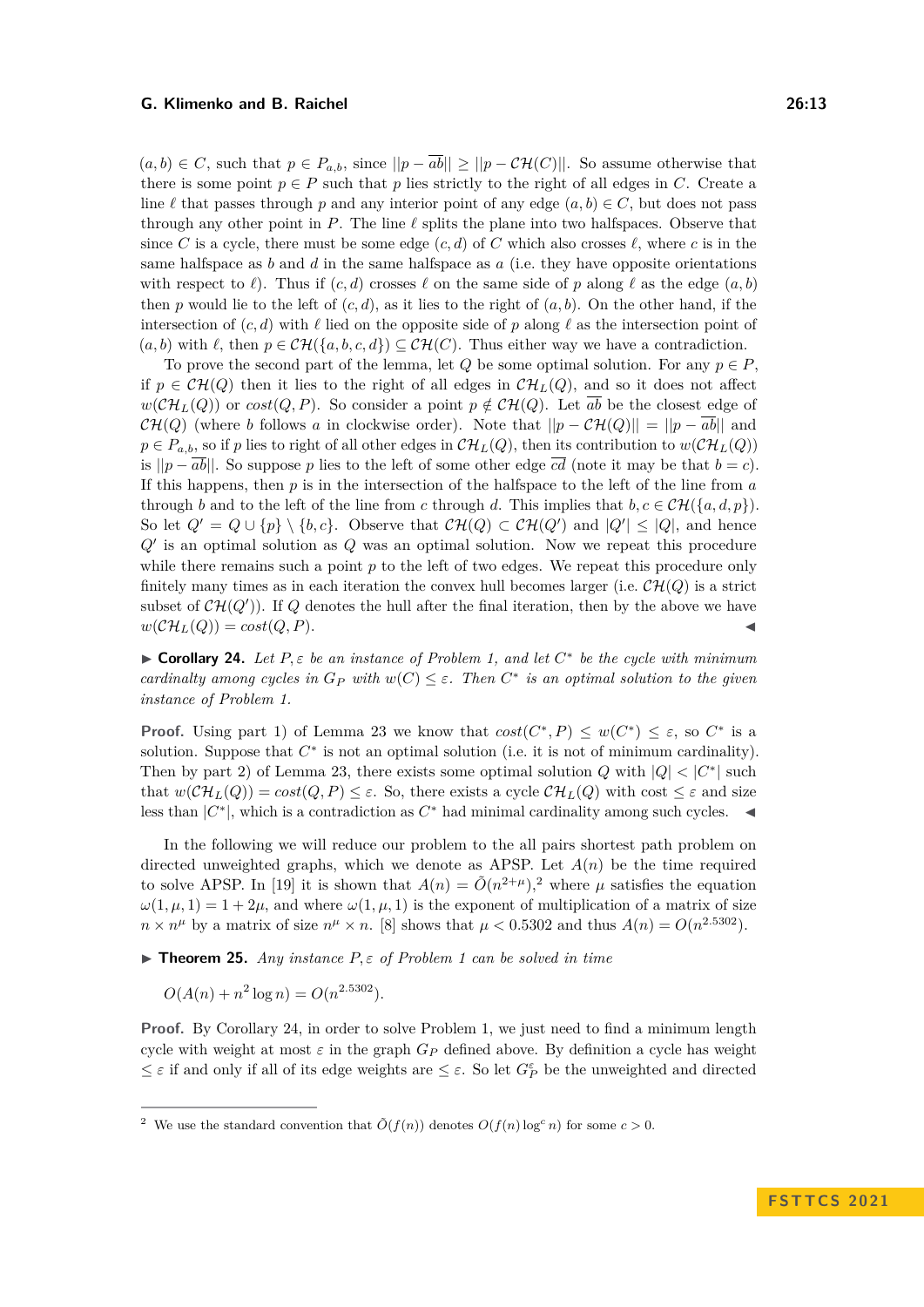### **26:14 Fast and Exact Convex Hull Simplification**

graph obtained from  $G_P$  by removing all edges with weight  $\geq \varepsilon$ . Thus the solution to our problem corresponds to the minimum length cycle in this unweighted graph  $G_{\cal P}^{\varepsilon}$ . This can be solved by computing APSP in  $G_P^{\varepsilon}$ . Specifically, the solution is determined by the ordered pair  $(a, b)$  with the shortest path subject to the directed edge  $(b, a)$  existing in  $G_P^{\varepsilon}$  (i.e. it is the shortest path that can be completed into a cycle).

Computing all of the edge weights in  $G_P$  can be done in  $O(n^2 \log n)$  time by [Lemma 22.](#page-10-0) Converting  $G_P$  into  $G_P^{\varepsilon}$  then takes  $O(n^2)$  time. Given the APSP distances, finding the minimum length cycle takes  $O(n^2)$  time by scanning all pairs to check for an edge. APSP on directed unweighted graphs can be solved in  $A(n) = O(n^{2.5032})$  time as described above. So, the total time is  $O(A(n) + n^2 \log n) = O(n^{2.5302})$ .

Let  $A_k(n)$  denote the time it takes to solve APSP on directed unweighted graphs where path lengths are bounded by  $k$  (i.e. the path length is infinite if there is no  $k$  length path). [\[4\]](#page-15-14) showed that  $A_k(n) = O(n^{\omega}k \log^2 k)$ , where  $\omega$  is the exponent of (square) matrix multiplication. [\[6\]](#page-15-15) showed that  $\omega < 2.376$ .

<span id="page-13-0"></span>▶ **Theorem 26.** *Any instance P, k of [Problem 2](#page-3-5) can be solved in time*

 $O(\min\{A(n), A_k(n)\}(\log n) + n^2 \log n) = O(\min\{n^{2.5302}, kn^{2.376}\}).$ 

**Proof.** The idea is to binary search using [Theorem 25.](#page-12-2) Namely, the optimal solution to the instance *P*, *k* of [Problem 2](#page-3-5) has cost  $\leq \varepsilon$  if and only the optimal solution to the instance *P*,  $\varepsilon$ of [Problem 1](#page-3-4) uses  $\leq k$  points. Moreover, the weight of any cycle in  $G_P$  is determined by the weight of some edge, and thus by the above discussion the optimal solution to the given instance of [Problem 2](#page-3-5) will be the weight of some edge. There are  $O(n^2)$  edge weights, which we can enumerate, sort, and binary search over using [Theorem 25.](#page-12-2) Computing all of the edge weights in  $G_P$  and sorting them can be done in  $O(n^2 \log n)$  time by [Lemma 22.](#page-10-0) Thus by [Theorem 25,](#page-12-2) the total time is  $O(A(n)(\log n) + n^2 \log n) = O(n^{2.5302})$  (Note we only compute all edge weights a single time, so each step of the binary search then costs  $O(A(n))$  time.)

Alternatively, since we know the value of *k*, we can get a potentially faster time for when *k* is small, by only considering length at most *k* paths. Specifically, in each call to our decision procedure (i.e. [Theorem 25\)](#page-12-2) instead of computing APSP, compute the APSP restricted to length *k* paths. Then, by the discussion before the theorem, the running time  $b$ ecomes  $O(A_k(n)(\log n) + n^2 \log n) = O((n^{\omega} k \log^2 k)(\log n) + n^2 \log n)) = O(kn^{2.376})$ .

# **4.1 Faster Approximations**

While our focus in the paper is on exact algorithms, in this section we show how the results above imply faster approximate solutions for the general case. First, we show that the results from [Section 3](#page-3-6) for points in convex position immediately yield near linear time 2 approximations for the general case. More precisely, we have the following, where  $V(\mathcal{CH}(P))$ denotes the vertices of the convex hull of *P* (and recall  $V(\mathcal{CH}(P)) \subseteq P$ ).

▶ **Lemma 27.** *Let P be a point set in the plane. Suppose there exists some subset Q* ⊆ *P such that*  $cost(Q, P) \leq \varepsilon$  *and*  $|Q| \leq k$ *. Then there exists a subset*  $Q' \subseteq V(\mathcal{CH}(P))$  *such that*  $cost(Q', P) \leq \varepsilon$  *and*  $|Q'| \leq 2k$ *.* 

**Proof.** Let  $Q = \{q_1, \ldots, q_k\}$ , where the points are labeled in clockwise order. First, we convert *Q* into a subset of points on the boundary of  $\mathcal{CH}(P)$ . Specifically, consider the segment  $\overline{q_{i-1}q_i}$ . Consider the ray with base point  $q_{i-1}$ , and passing through  $q_i$ , and let *z* be the point of intersection of this ray with the boundary of  $\mathcal{CH}(P)$ . Let  $Q_z = \{q_1, \ldots, q_{i-1}, z, q_{i+1}, \ldots, q_k\}$ ,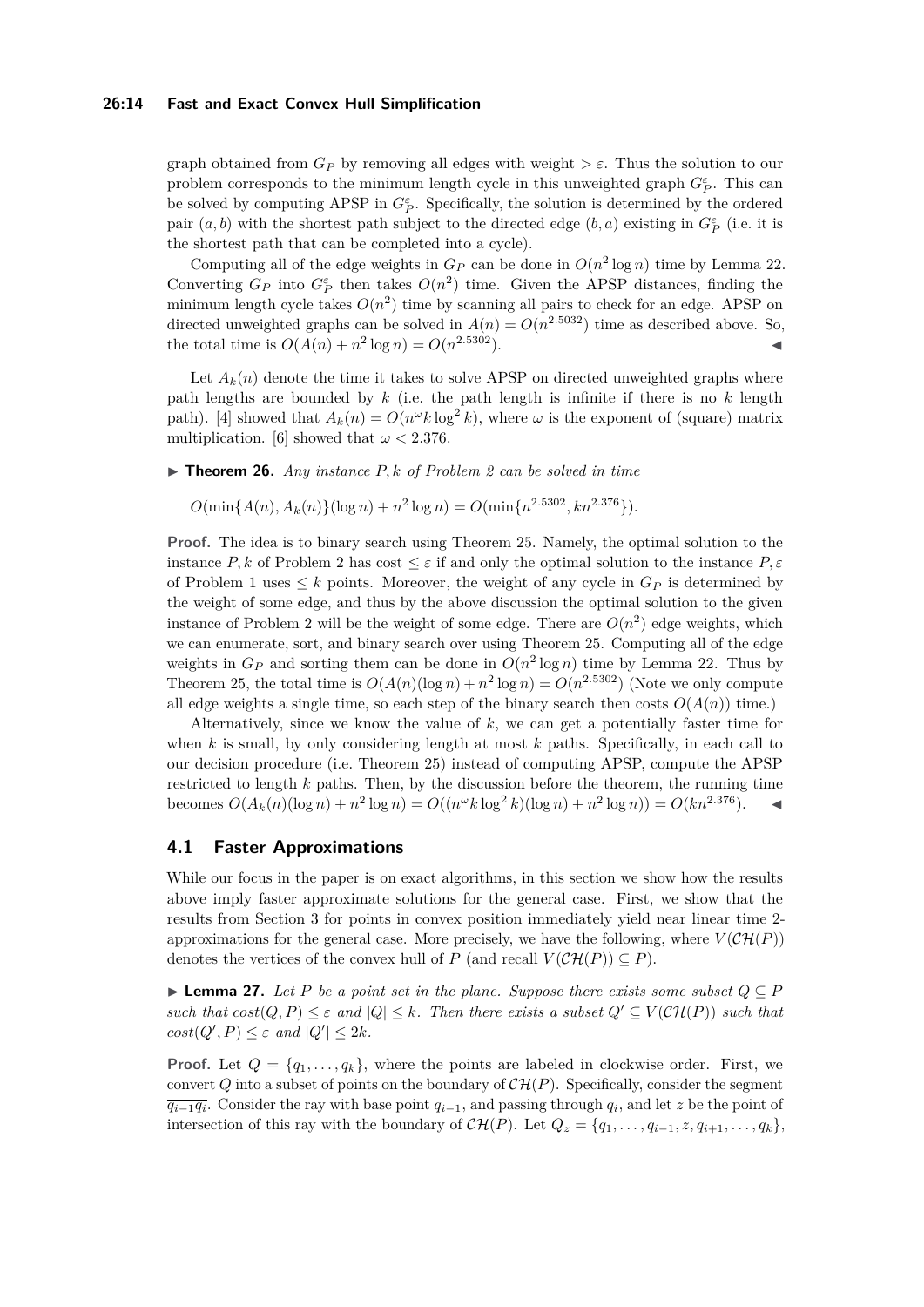and observe that  $\mathcal{CH}(Q) \subseteq \mathcal{CH}(Q_z)$  as  $q_i$  lies on the segment  $\overline{q_{i-1}z}$ . Let  $\overline{xy}$  be the edge of  $\mathcal{CH}(P)$  which contains *z*, and let  $Q'_z = \{q_1, \ldots, q_{i-1}, x, y, q_{i+1}, \ldots, q_k\}$ . (Note if  $z \in$  $V(\mathcal{CH}(P))$  then we set  $Q'_z = Q_z$ .) Since  $z \in \overline{xy}$ , we have that  $\mathcal{CH}(Q) \subseteq \mathcal{CH}(Q_z) \subseteq \mathcal{CH}(Q'_z)$ . Thus  $cost(Q'_z, P) \leq \varepsilon$  and  $|Q'_z| \leq k + 1$ . So if we repeat this procedure for all *i* then we will end up with a set  $Q'$  such that  $cost(Q', P) \leq \varepsilon$ ,  $|Q'| \leq 2k$ , and  $Q' \subseteq V(\mathcal{CH}(P))$ .

Given an instance  $P, \varepsilon$  of [Problem 1,](#page-3-4) where the optimal solution  $Q$  has size  $k$ , the above implies there is set  $Q' \subseteq V(\mathcal{CH}(P))$  such that  $cost(Q', P) \leq \varepsilon$  and  $|Q'| \leq 2k$ . Such a set can be found using the algorithm of [Theorem 16](#page-7-2) for the instance  $V(\mathcal{CH}(P))$ ,  $\varepsilon$  of [Problem 3,](#page-3-1) as  $Q'$  is a candidate solution for this instance. Also, recall for  $X \subseteq P$ , the furthest point in *P* from  $\mathcal{CH}(X)$  is always in  $V(\mathcal{CH}(P))$ , and so if  $cost(X, V(\mathcal{CH}(P))) \leq \varepsilon$  then  $cost(X, P) \leq \varepsilon$ .

Similarly, given an instance *P, k* of [Problem 2,](#page-3-5) where the optimal solution *Q* has cost *ε*, the above implies there is set  $Q' \subseteq V(\mathcal{CH}(P))$  such that  $cost(Q', P) \leq \varepsilon$  and  $|Q'| \leq 2k$ . Such a set can be found using the algorithm of [Theorem 20](#page-10-1) for the instance  $V(\mathcal{CH}(P))$ , 2*k* of [Problem 4,](#page-3-2) again as *Q*′ is a candidate solution. Thus we have the following.

 $\triangleright$  **Theorem 28.** Let  $P, \varepsilon$  be an instance of [Problem 1,](#page-3-4) where the optimal solution  $Q$  has size  $k$ . *Then in*  $O(n \log^2 n)$  *time one can compute a set*  $Q' \subseteq V(\mathcal{CH}(P))$  *such that*  $cost(Q', P) \leq \varepsilon$  $|Q'| \leq 2k$ *.* 

*Similarly, let*  $P, k$  *be an instance of [Problem 2,](#page-3-5) where the optimal solution*  $Q$  *has cost*  $\varepsilon$ *. Then with probability*  $\geq 1 - 1/n^c$ , for any constant c, in  $O(n \log^3 n)$  time one can compute a *set*  $Q' \subseteq V(\mathcal{CH}(P))$  *such that*  $cost(Q', P) \leq \varepsilon$  *and*  $|Q'| \leq 2k$ *.* 

Finally, we remark that if one allows approximating the best *k* point solution with  $k+1$  points (i.e. a  $(1+1/k)$ -approximation), then our graph algorithms from the previous subsection imply near quadratic time approximations (i.e. compared to the theorem above, we are trading near linear running time for approximation quality). The idea is, rather than solving APSP, if we chose an appropriate starting point, we can instead solve for single source shortest paths. Similar observations have been made before for related problems [\[3,](#page-15-5) [14\]](#page-15-6).

For a given instance  $P, \varepsilon$  of [Problem 1,](#page-3-4) let  $Q$  be an optimal solution where  $|Q| = k$ . Let *p* be an arbitrary point in  $V(\mathcal{CH}(P))$ . Let  $Q' = Q \cup \{p\}$ . Observe that  $cost(Q', P) \le$  $cost(Q, P) \leq \varepsilon$  and  $|Q'| \leq k + 1$ . Thus the optimal solution to this instance of [Problem 1,](#page-3-4) but where we require it include  $p$ , is a valid solution to the instance without this requirement, and uses at most one more point.

Now we sketch how the results from [Section 4](#page-10-2) directly extend to the case where we want the optimal solution restricted to including *p*. Specifically, for the analogue of [Corollary 24,](#page-12-1) let  $C^*$  be the minimum cardinality cycle in  $G_P$  with weight at most  $\varepsilon$  such that the cycle includes p. To argue that  $C^*$  is an optimal solution to the given instance of [Problem 1](#page-3-4) among those which must include the point  $p$ , we need to extend [Lemma 23](#page-11-0) to require including  $p$ . Part 1) of the lemma immediately extends. The proof of Part 2) starts with some optimal solution *Q*. It then performs a transformation of *Q* into a set *Q*′ so that points are not to the left of two edges, which one can argue implies  $w(\mathcal{CH}_L(Q')) = cost(Q', P)$ . This transformation has the properties that  $|Q'| \leq |Q|$  and  $\mathcal{CH}(Q) \subseteq \mathcal{CH}(Q')$ , and hence  $cost(Q', P) \leq cost(Q, P)$ , and so since *Q* was optimal so is *Q*′ . If instead we perform this same transformation on an optimal solution restricted to containing *p*, call it *X*, then the same argument implies we produce a set *X'* such that  $w(\mathcal{CH}_L(X')) = cost(X', P), |X'| \leq |X|$ , and  $\mathcal{CH}(X) \subseteq \mathcal{CH}(X')$ . Moreover, because  $\mathcal{CH}(X) \subseteq \mathcal{CH}(X')$  and  $p \in V(\mathcal{CH}(P))$ , crucially we have  $p \in \mathcal{CH}_L(X')$ . Thus the modified [Lemma 23](#page-11-0) and hence [Corollary 24,](#page-12-1) where *p* is included, both hold.

To find the optimal solution to [Problem 1](#page-3-4) containing *p*, we now use the same approach as in [Theorem 25.](#page-12-2) The difference now however, is that we only need to compute single source shortest paths in  $G_P^{\varepsilon}$  rather than APSP, since we can use *p* as our starting point. Let  $S(n)$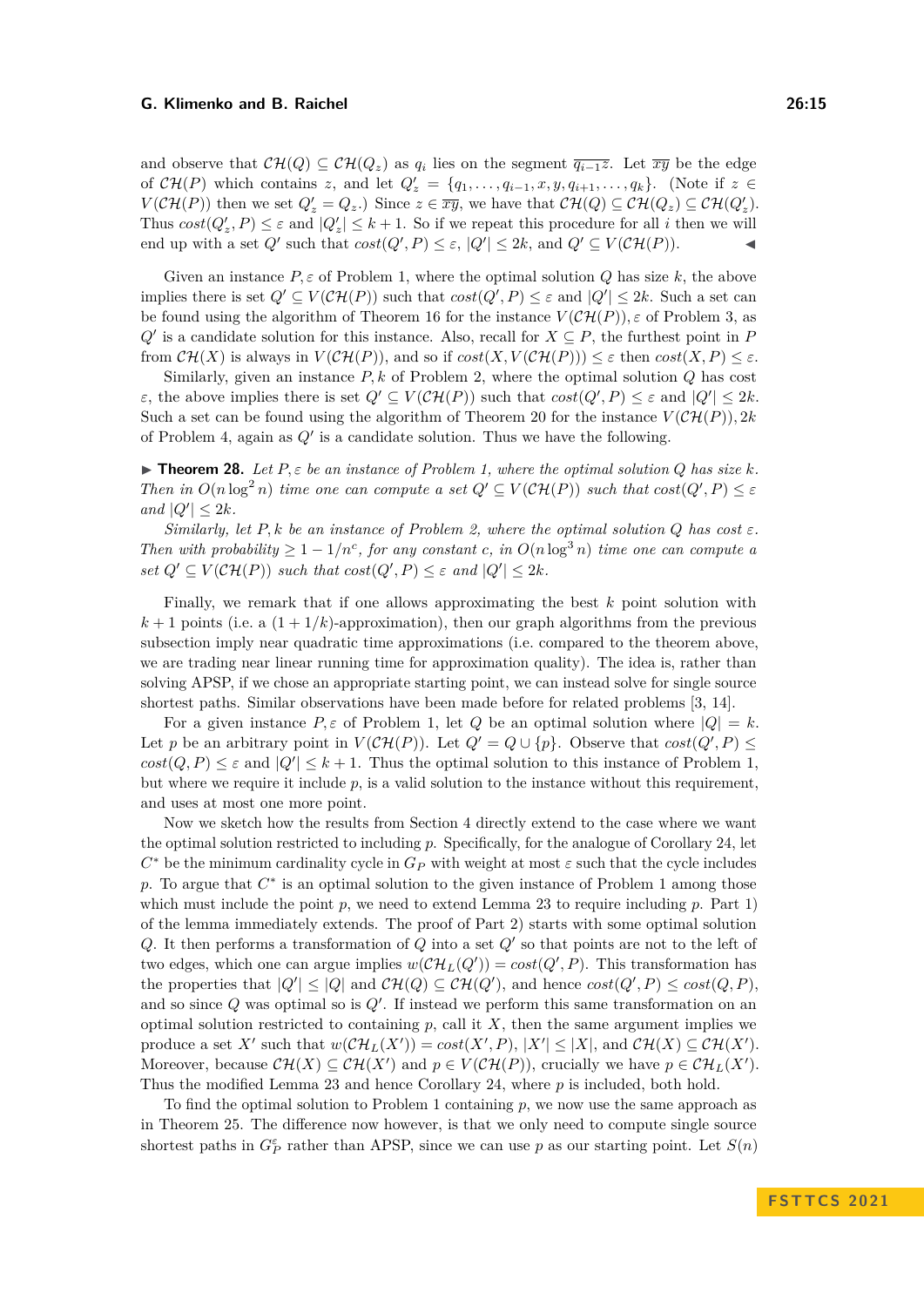be the time to compute single source shortest paths. In an unweighted graph using BFS gives  $S(n) = O(|E| + |V|) = O(n^2)$ . Thus replacing  $A(n)$  with  $S(n)$  in the running time statement of [Theorem 25](#page-12-2) gives  $O(S(n) + n^2 \log n) = O(n^2 \log n)$ . Similarly, replacing  $A(n)$  with  $S(n)$ for [Theorem 26](#page-13-0) gives  $O(S(n) \log n + n^2 \log n) = O(n^2 \log n)$ . Thus we have the following.

 $\triangleright$  **Theorem 29.** Let  $P, \varepsilon$  be an instance of [Problem 1,](#page-3-4) with optimal solution Q. Then in  $O(n^2 \log n)$  *time one can compute a set*  $Q' \subseteq P$  *such that*  $cost(Q', P) \leq \varepsilon$  *and*  $|Q'| \leq |Q| + 1$ *.* 

*Similarly, let P, k be an instance of [Problem 2,](#page-3-5) where the optimal solution Q has cost ε. Then in*  $O(n^2 \log n)$  *time one can compute a set*  $Q' \subseteq P$  *such that*  $cost(Q', P) \leq \varepsilon$  *and*  $|Q'| \leq |Q| + 1.$ 

#### **References**

- <span id="page-15-2"></span>**1** Pankaj K. Agarwal, Sariel Har-Peled, and Kasturi R. Varadarajan. Approximating extent measures of points. *J. ACM*, 51(4):606–635, 2004. [doi:10.1145/1008731.1008736](https://doi.org/10.1145/1008731.1008736).
- <span id="page-15-8"></span>**2** Pankaj K. Agarwal and Kasturi R. Varadarajan. Efficient algorithms for approximating polygonal chains. *Discret. Comput. Geom.*, 23(2):273–291, 2000. [doi:10.1007/PL00009500](https://doi.org/10.1007/PL00009500).
- <span id="page-15-5"></span>**3** Alok Aggarwal, Heather Booth, Joseph O'Rourke, Subhash Suri, and Chee-Keng Yap. Finding minimal convex nested polygons. *Inf. Comput.*, 83(1):98–110, 1989. [doi:10.1016/](https://doi.org/10.1016/0890-5401(89)90049-7) [0890-5401\(89\)90049-7](https://doi.org/10.1016/0890-5401(89)90049-7).
- <span id="page-15-14"></span>**4** Noga Alon, Zvi Galil, and Oded Margalit. On the exponent of the all pairs shortest path problem. *J. Comput. Syst. Sci.*, 54(2):255–262, 1997. [doi:10.1006/jcss.1997.1388](https://doi.org/10.1006/jcss.1997.1388).
- <span id="page-15-3"></span>**5** Avrim Blum, Sariel Har-Peled, and Benjamin Raichel. Sparse approximation via generating point sets. *ACM Trans. Algorithms*, 15(3):32:1–32:16, 2019. [doi:10.1145/3302249](https://doi.org/10.1145/3302249).
- <span id="page-15-15"></span>**6** Don Coppersmith and Shmuel Winograd. Matrix multiplication via arithmetic progressions. *J. Symb. Comput.*, 9(3):251–280, 1990. [doi:10.1016/S0747-7171\(08\)80013-2](https://doi.org/10.1016/S0747-7171(08)80013-2).
- <span id="page-15-11"></span>**7** Ovidiu Daescu, Ningfang Mi, Chan-Su Shin, and Alexander Wolff. Farthest-point queries with geometric and combinatorial constraints. *Comput. Geom.*, 33(3):174–185, 2006. [doi:](https://doi.org/10.1016/j.comgeo.2005.07.002) [10.1016/j.comgeo.2005.07.002](https://doi.org/10.1016/j.comgeo.2005.07.002).
- <span id="page-15-13"></span>**8** François Le Gall. Faster algorithms for rectangular matrix multiplication. In *53rd Annual IEEE Symposium on Foundations of Computer Science (FOCS)*, pages 514–523, 2012. [doi:](https://doi.org/10.1109/FOCS.2012.80) [10.1109/FOCS.2012.80](https://doi.org/10.1109/FOCS.2012.80).
- <span id="page-15-1"></span>**9** Jacob E. Goodman, Joseph O'Rourke, and Csaba D. Toth. *Handbook of Discrete and Computational Geometry, Third Edition*. CRC Press, 2017.
- <span id="page-15-10"></span>**10** Jacob E. Goodman, Joseph O'Rourke, and Csaba D. Tóth, editors. *Handbook of Discrete and Computational Geometry, Third Edition*. Chapman and Hall/CRC, 2018.
- <span id="page-15-12"></span>**11** Sariel Har-Peled and Benjamin Raichel. The fréchet distance revisited and extended. *ACM Trans. Algorithms*, 10(1):3:1–3:22, 2014. [doi:10.1145/2532646](https://doi.org/10.1145/2532646).
- <span id="page-15-0"></span>**12** G. Klimenko and B. Raichel. Fast and exact convex hull simplification, October 2021. [arXiv:2110.00671](http://arxiv.org/abs/2110.00671).
- <span id="page-15-4"></span>**13** Georgiy Klimenko, Benjamin Raichel, and Gregory Van Buskirk. Sparse convex hull coverage. In *Canadian Conference on Computational Geometry (CCCG)*, pages 15–25, 2020.
- <span id="page-15-6"></span>**14** Mario Alberto López and Shlomo Reisner. Hausdorff approximation of convex polygons. *Comput. Geom.*, 32(2):139–158, 2005. [doi:10.1016/j.comgeo.2005.02.002](https://doi.org/10.1016/j.comgeo.2005.02.002).
- <span id="page-15-7"></span>**15** Mees van de Kerkhof, Irina Kostitsyna, Maarten Löffler, Majid Mirzanezhad, and Carola Wenk. Global curve simplification. In *27th Annual European Symposium on Algorithms (ESA)*, volume 144 of *LIPIcs*, pages 67:1–67:14, 2019. [doi:10.4230/LIPIcs.ESA.2019.67](https://doi.org/10.4230/LIPIcs.ESA.2019.67).
- <span id="page-15-9"></span>**16** Ivor van der Hoog, Vahideh Keikha, Maarten Löffler, Ali Mohades, and Jérôme Urhausen. Maximum-area triangle in a convex polygon, revisited. *Inf. Process. Lett.*, 161:105943, 2020. [doi:10.1016/j.ipl.2020.105943](https://doi.org/10.1016/j.ipl.2020.105943).